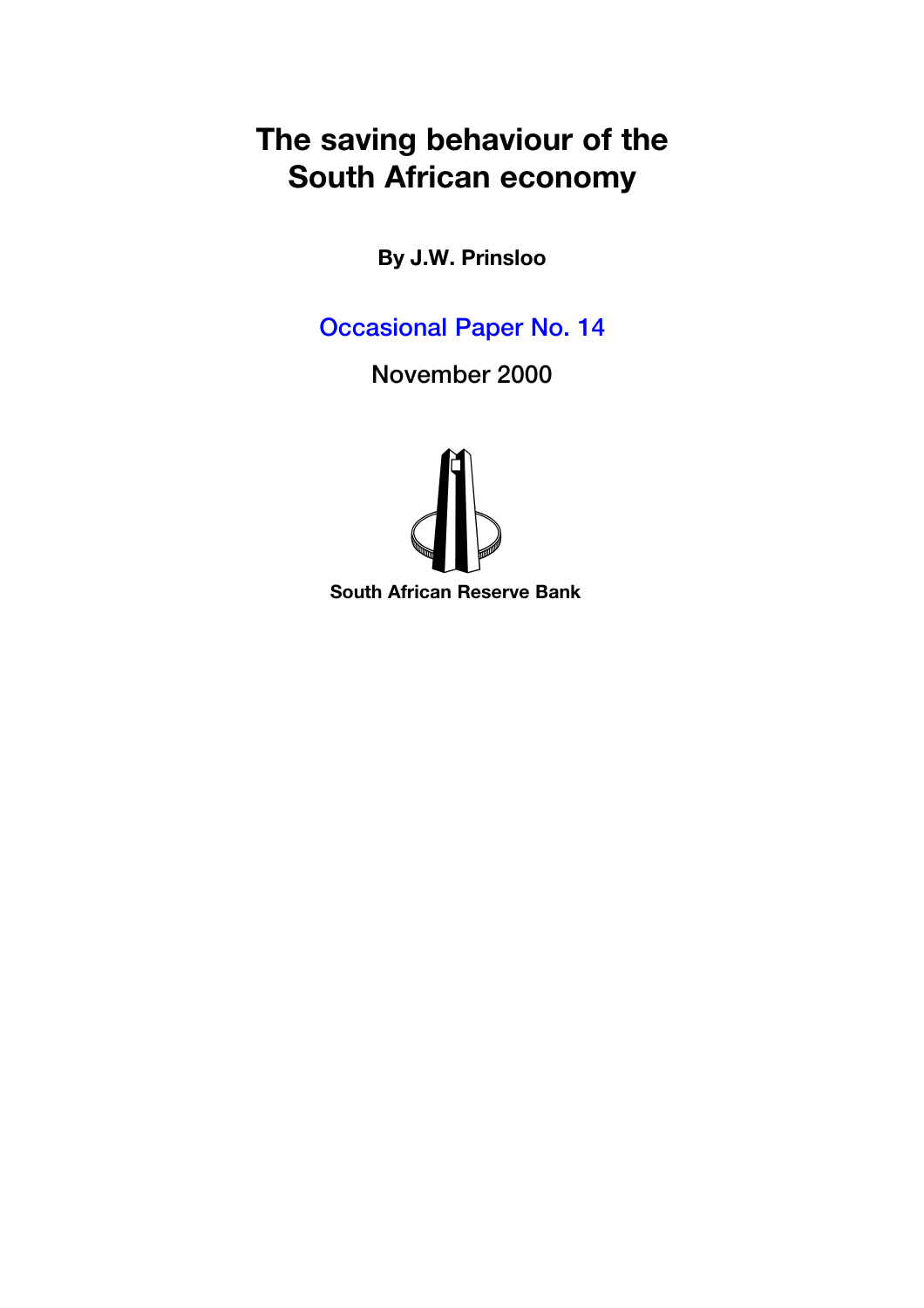# <span id="page-1-0"></span>**Contents**

|                   |                                                                            | Page                                         |
|-------------------|----------------------------------------------------------------------------|----------------------------------------------|
| 1.                |                                                                            | 1                                            |
| 2.                |                                                                            | 2                                            |
| 3.                | 3.1<br>3.2<br>3.3<br>3.4<br>3.5                                            | 3<br>3<br>3<br>4<br>5<br>5                   |
| 4.                | 4.1<br>4.2<br>4.3<br>4.4                                                   | 5<br>5<br>11<br>13<br>13                     |
| 5.                |                                                                            | 14                                           |
| 6.                | 6.1<br>6.2<br>6.3<br>6.4<br>6.5<br>6.6<br>6.7                              | 16<br>16<br>17<br>18<br>19<br>19<br>21<br>23 |
| 7 <sub>1</sub>    |                                                                            | 25                                           |
| 8.                | 8.1<br>8.2                                                                 | 27<br>27<br>29                               |
| 9.                |                                                                            | 31                                           |
| <b>References</b> |                                                                            | 32                                           |
|                   | Annexure 1: Link between the national accounts and the balance of payments | 33                                           |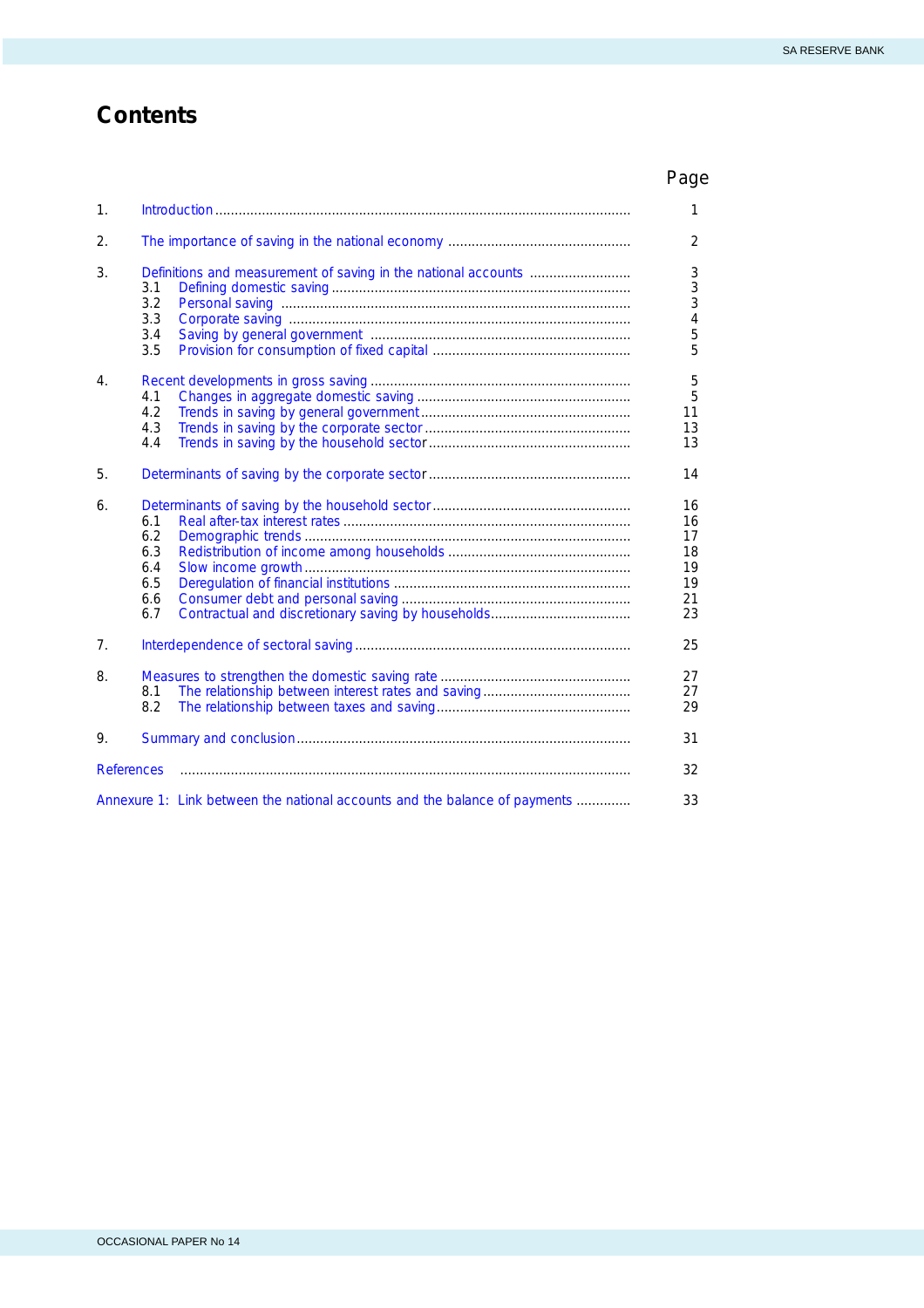# **List of graphs**

# Page

| Graph 1.  |                                                                              | 6  |
|-----------|------------------------------------------------------------------------------|----|
| Graph 2.  | Quarterly gross saving as percentage of gross domestic product               | 10 |
| Graph 3.  | The components of gross saving as percentage of gross                        | 11 |
| Graph 4.  | Net borrowing (-) or net lending (+) by the private sector and               | 12 |
| Graph 5.  | Gross household saving as percentage of household disposable                 | 14 |
| Graph 6.  | Real after-tax return for the average taxpayer on 12-month<br>fixed deposits | 17 |
| Graph 7.  |                                                                              | 19 |
| Graph 8.  | Household debt and household saving as percentage of                         | 21 |
| Graph 9.  |                                                                              | 22 |
| Graph 10. | Contractual and discretionary saving by households as                        | 24 |
| Graph 11. | Household saving as percentage of gross domestic                             |    |
|           |                                                                              | 25 |
| Graph 12. | Households' financial assets and fixed assets as percentage                  | 26 |
| Graph 13. | Changes in households' financial assets and liabilities as                   |    |
|           |                                                                              | 27 |
| Graph 14. | Total taxes and gross saving by households as percentage                     | 29 |
| Graph 15. | Income and consumer tax as percentage of gross domestic                      | 30 |

# **List of tables**

| Table 1. | Components of gross saving as percentage of gross domestic             |    |
|----------|------------------------------------------------------------------------|----|
| Table 2. | Gross saving of selected countries as percentage of gross              | 8  |
| Table 3. | Gross saving of developing and middle-income economies                 | 8  |
| Table 4. | Gross saving and net capital inflows from abroad as percentage         | Q  |
| Table 5. | Price indices of shares listed on the Johannesburg Securities Exchange | 20 |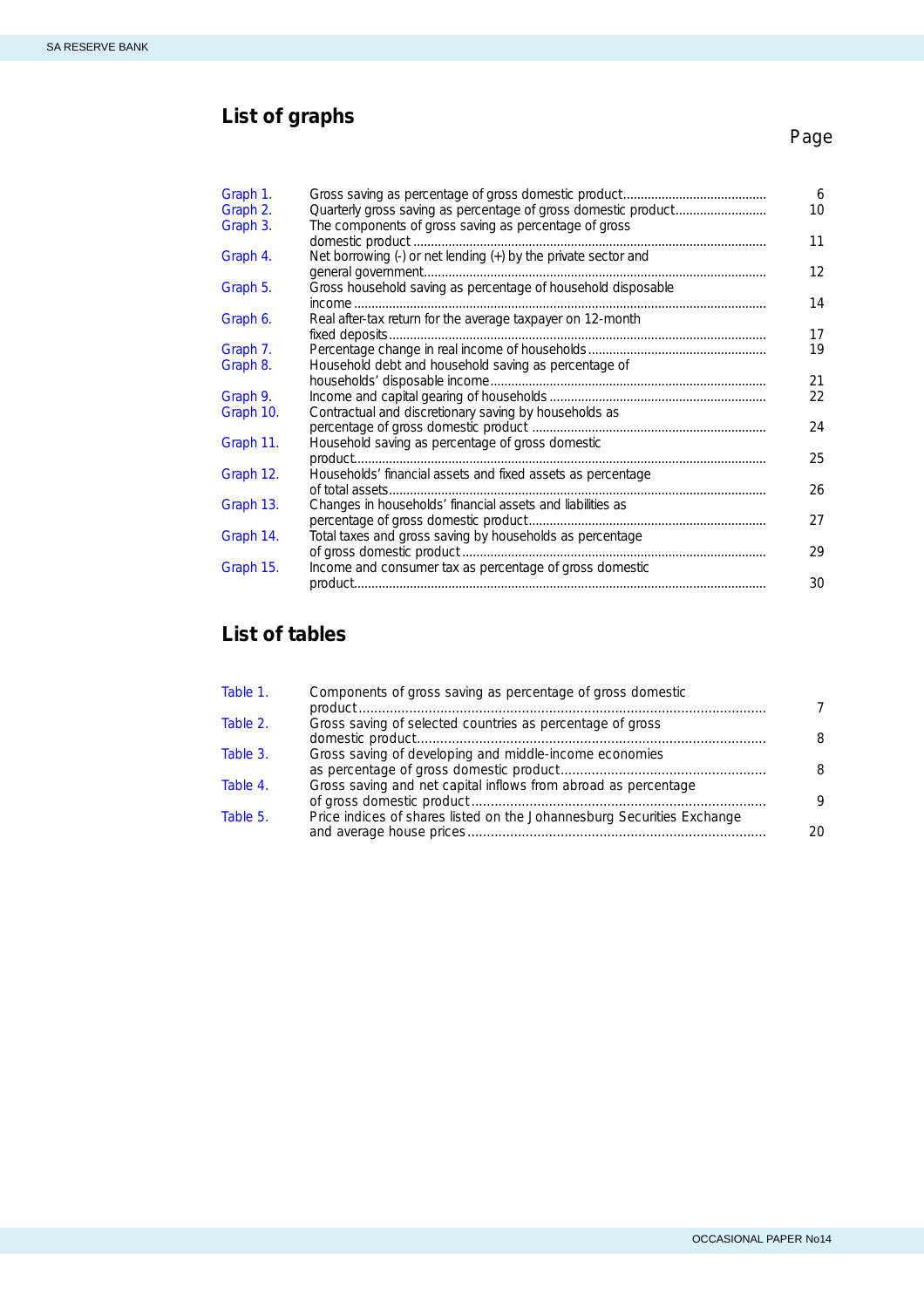# <span id="page-3-0"></span>**The saving behaviour of the South African economy**

by J W Prinsloo

### **1. Introduction**

A general definition of saving in a country would be the amount of resources or income produced in the economy in a given year, that is not consumed immediately but is put to use in a way that will provide returns to the economy in years to come. Consequently, a relatively moderate level of domestic saving could limit the country's rate of investment, restrain the rate of economic growth and make the country much more vulnerable than it would otherwise be to international capital shifts of the type that have been experienced by several countries during the 1990s.

Somewhat paradoxically, certain countries' high saving rates not only help to explain these countries' noteworthy economic growth and development but also shed light on the equally remarkable recent financial and economic breakdown in these countries. The fact that some of these economies recorded large current-account deficits financed by foreign capital inflows despite their high saving rates, posed serious questions about the quality of their investments. In retrospect, it seems that a substantial portion of the investments has been wasted on speculative activities, especially in realestate, as well as on unprofitable industrial projects, implying that the quantity of capital formation was high, but in most cases the quality of investment was low.

In the long run the level of gross national income depends on the capacity of an economy to produce. Experience around the world shows that countries with high rates of capital formation grow more rapidly and that a high level of domestic saving is necessary for more rapid growth in the capital stock. Although international capital flows can supplement domestic saving, the volatile character of the global capital market curtails the availability of sustained cross-border capital inflows. In most cases, only countries with a high saving rate can maintain a high investment rate.

The question whether economic developments in South Africa have in recent years been conducive to growth, focuses directly on the rate of investment and therefore on saving. Most of the recent studies on strategic guidelines for achieving an adequate rate of economic growth and development, indicate that the aggregate saving rate will have to be raised above 20 per cent of gross domestic product to support a sustained growth rate in real incomes of more than 3 per cent per year. By contrast, during the period from 1990 to 1999, the total saving rate had declined to an average of only 16,3 per cent of gross domestic product.

An international study on countries' competitiveness suggests that ranking countries according to their saving rates is useful when predicting their likely ranking in terms of growth over the next decade. Based on empirical evidence, the study argues:

"There is no case on record of a country consistently achieving a top growth rate without also logging one of the highest rates of investment. Less appreciated is that high investment must be financed by high savings. Drawing on foreign savings, as reflected in current-account deficits, is becoming easier in our integrated world. Yet this source of finance remains small relative to the amount of investment required for better-than-average economic growth. Though investment rates of well over 30 per cent of gross domestic product are found in the star performers, few countries have

*The author is grateful to Mr H Smith and Miss M E van Deventer of the National Accounts Division of the Research Department of the South African Reserve Bank for their valuable assistance with the statistical analysis used in this study.*

*The views expressed are those of the author and do not necessarily reflect the views of the South African Reserve Bank.*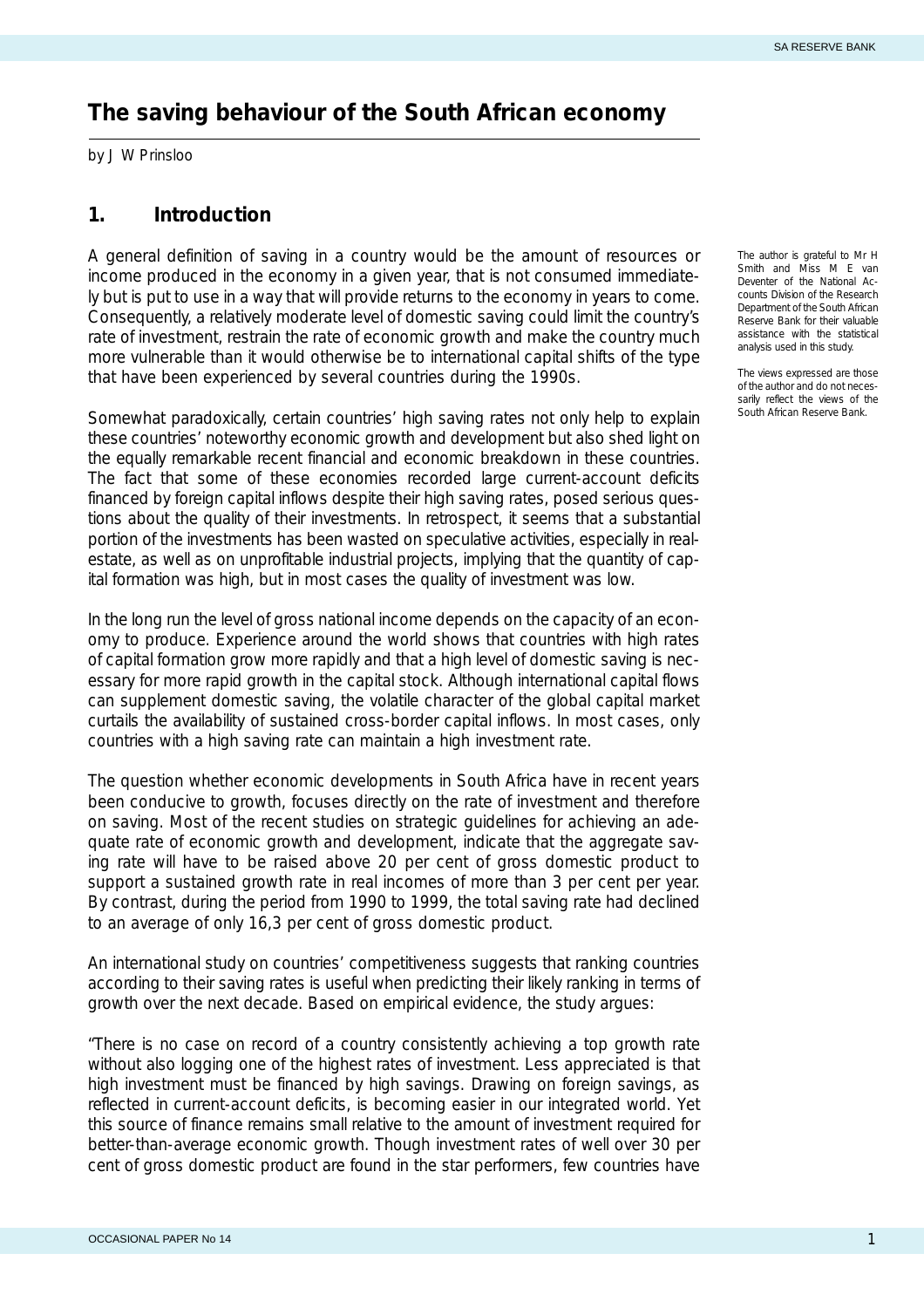<span id="page-4-0"></span>been able to sustain current-account deficits much above 3 per cent of gross domestic product. Most investment must be funded domestically and, to obtain top growth rates, domestic saving must generally exceed 30 per cent as well" (UBS, 1996: 3).

It is not possible to generalise these statements to every country, but it is important that South Africans at the different institutional levels should realise the need to accumulate additional assets to ensure not only that they can handle temporary downturns in economic activity, but also that they will have the wherewithal to enjoy a sustained high level of economic growth later on. However, although savings are important for a country's long-term growth and prosperity, investing these savings efficiently matters just as much as the level of total saving.

This analysis aims at presenting an overview of the importance of saving in the national economy, while the definition and measurement of saving in the national accounts are summarised in the subsequent section. This is followed by an analysis of the trends in aggregate saving in South Africa since 1960, with special attention to the more recent deterioration in total saving. Although the analysis outlines the trends in saving by the institutional sectors, it focuses primarily on the factors that can influence private-sector saving and the interdependence of sectoral saving that could have played a role in the evolution of the household sector's saving. The likely outcome of measures to strengthen the national saving rate is discussed briefly in the subsequent section, before a summary and some concluding remarks are made.

## **2. The importance of saving in the national economy**

As mentioned in the introduction, saving provides the wherewithal for capital formation which, in turn, is essential for economic development. Investment is widely accepted as a goal of economic policy because it allows producers to take advantage of technological progress, increases the productivity of workers and consequently real wages, and thereby allows for the permanent improvement of the standard of living of the population.

In a closed economy with no foreign trade, investment would equal savings. In an open economy that trades with other countries, there may be an imbalance between domestic saving and domestic investment. The difference between domestic saving and investment is then reflected in the surplus or deficit on the current account of the balance of payments. See Annexure 1 for a description of the link between the national accounts and the balance of payments. When domestic investment exceeds domestic saving, the shortfall shows in a deficit on the current account of the balance of payments, which must be financed by importing saving from other parts of the world – i.e. by means of an inflow of capital from abroad – or by depleting the country's stock of international reserves. This indicates that a part of the adjustment to an imbalance between saving and investment may be in the form of changes in the exchange rate.

In many countries around the world, experience has shown that pursuing a cheap money policy with credit abundantly available at low cost will end in a spiral of successive depreciations of the currency and escalating inflation. A sufficiently strong saving performance is therefore an important precondition for macroeconomic balance and the maintenance of financial and price stability.

In the public debate on appropriate economic policies for South Africa, it is often argued that additional investment, and therefore saving too, is needed to foster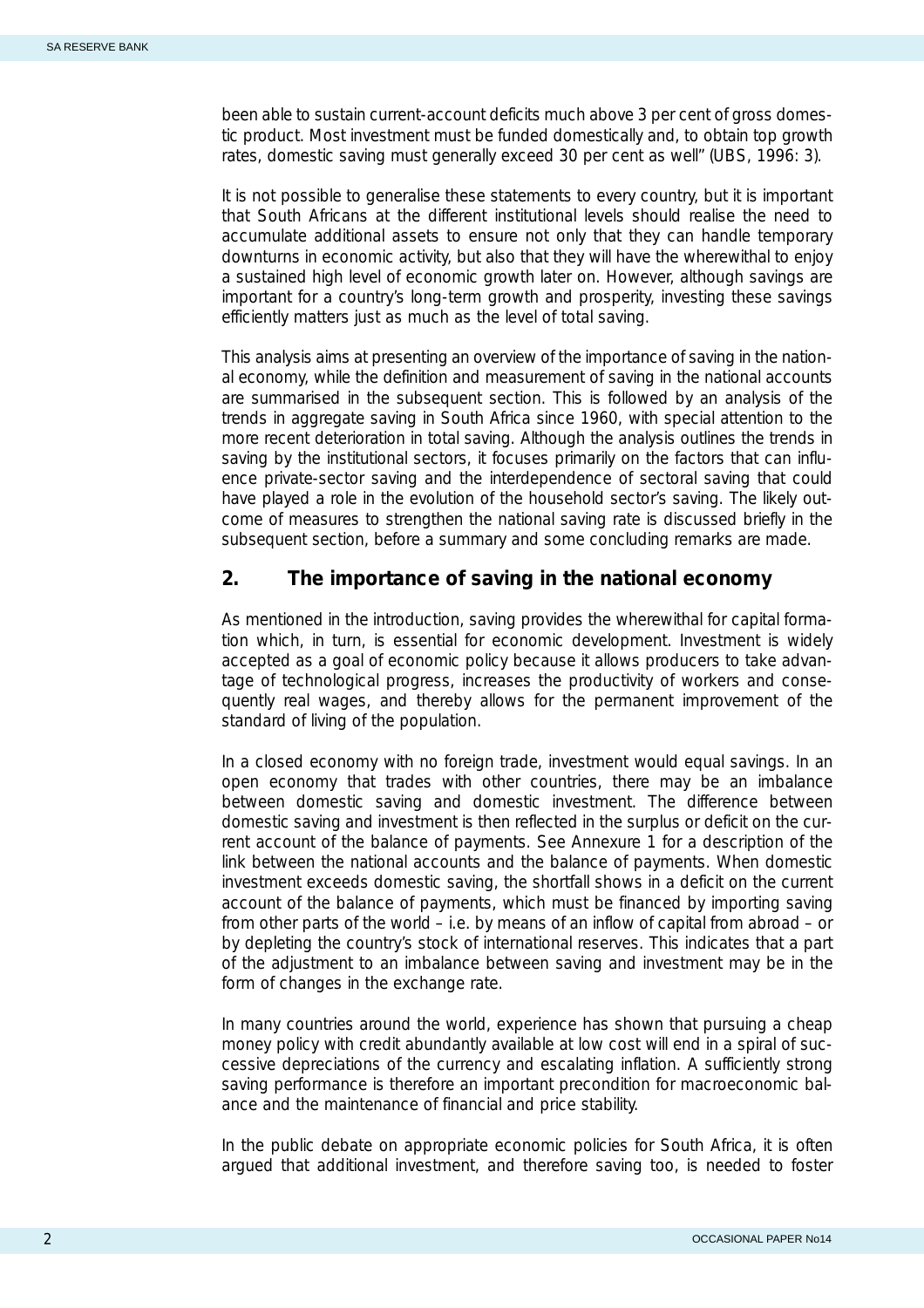<span id="page-5-0"></span>long-term economic growth. Some participants in this debate apparently believe that an increase in the saving rate provides a means to accelerate the rate of output growth *permanently*. In reality, however, an increase in the share of domestic income devoted to saving and investment does not necessarily affect the growth rate indefinitely if it is not accompanied by changes in the production structure or by technological progress, resulting in improved techniques or organisation of production and subsequently in greater productivity.

A higher saving and investment level can nevertheless raise the *level* of output per worker, and during the transition from a lower investment level to a higher one it would also raise the growth rate temporarily. It should also be taken into account that the portion of domestic income allocated to saving, cannot be increased indefinitely. The saving ratio of a community is determined by the optimising decisions of many individual households, which ensure that a major portion of current income will always be consumed.

Towards the end of the 1970s, the need for higher global savings rates was viewed in a serious light when real income growth slowed down in virtually all the rich countries of the world. Then the greater propensity to spend was no longer seen as the start of a virtuous multiplier process of increasing aggregate demand. On the contrary, it was viewed as a structural deficiency which prevented economies from increasing their capacities to produce. The saving shortfall in the rich countries since the late 1970s was aggravated firstly by the financing needs of Third World countries and secondly, after 1989, by the economic restructuring of formerly communist countries in Eastern Europe and the former Soviet Union. It was feared that real interest rates would be pushed higher by these global financing requirements and that this might suppress real fixed investment. In this manner, lower global saving would mean lower investment and slower real income growth throughout the world.

### **3. Definitions and measurement of saving in the national accounts**

#### **3.1 Defining domestic saving**

Gross saving in the national accounts represents that portion of total income generated during a certain period, which is not consumed during that period. Consequently, saving is retained income resulting from the postponement of consumption. It is measured as a balancing item in the current income and outlay accounts of the domestic institutional sectors, i.e. private households, companies and the general government. In the integrated economic accounts according to the 1993 SNA, saving for the institutional sectors is derived as a balancing item in the "use of disposable income account".

Capital gains and losses as well as profits or losses made from the revaluation of financial or fixed assets, are excluded from saving in the national accounts. Net saving is equal to gross saving less provision for the consumption of fixed capital. Net saving comprises net public-sector and private-sector saving. Private saving, in turn, consists of personal and corporate saving.

#### **3.2 Personal saving**

Saving by the household sector is defined as that part of current income, after the payment of direct taxes, that is not consumed or transferred as part of household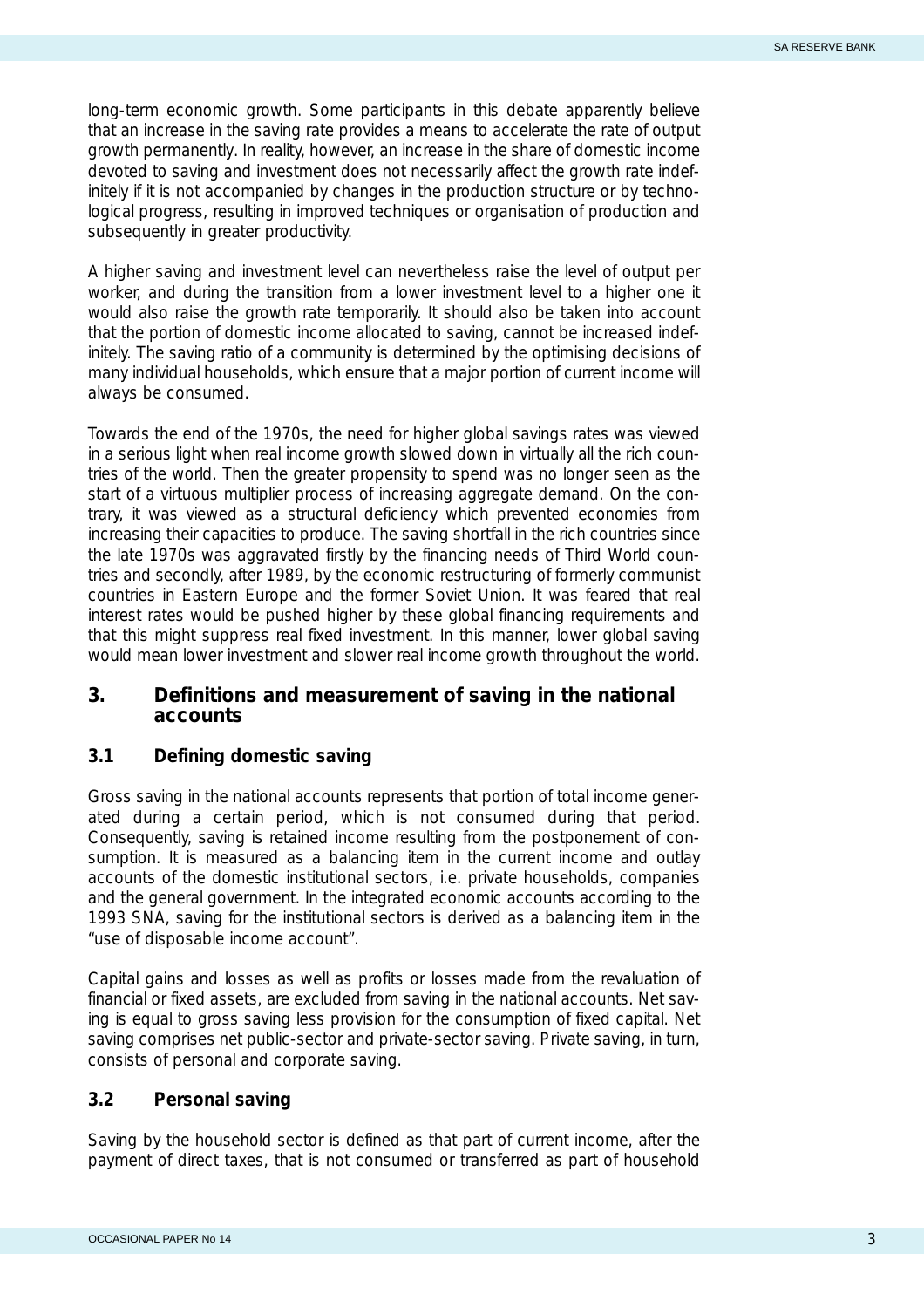<span id="page-6-0"></span>current consumption. Likewise, saving includes current disbursements made in the form of a reduction in household liabilities, such as repayment of capital on loans for housing and consumer durables. By contrast, any portion of the current expenditure of households not financed by current income but rather by the use of credit, represents an increase in the financial liabilities of individuals and is treated as negative saving. In addition, personal saving includes regular and recurring employer and employee contributions to pension and insurance funds and the interest earned on those funds. Saving is also defined in terms of flows in the current account and excludes any capital gains and losses that might occur during the reference period. Although saving is not directly affected by the receipt or consumption of income in kind, the level of saving achieved by households may be indirectly affected by the receipt of income in kind which may obviate the need to purchase consumption items out of cash income.

Saving by the household sector includes the retained income of unincorporated business enterprises and the retained income of non-profit institutions serving households.

Saving by the household sector, or personal saving, is usually divided into two categories, namely contractual and discretionary saving. Contractual saving involves individuals committing themselves to a series of payments such as premiums on insurance policies, contributions to pension funds and the capital amount payable on households' mortgage loans. Discretionary saving, by contrast, refers to types of saving where households are not bound by any fixed commitments. All contractual saving normally stems from discretionary saving to the extent that contractual obligations are made on a voluntary basis. An exception is where the employee is bound by a contract of service to contribute to a pension fund.

The national-accounts estimates of personal saving do not distinguish between contractual and discretionary saving, but tentative estimates of contractual saving are often prepared from the consolidated income statements of pension funds and long-term insurers. Although differentiation between contractual and discretionary saving is not important from a macroeconomic point of view, increases in contractual-type saving accompanied by a corresponding increase in the financial liabilities of the household sector will leave total personal saving unchanged. It will only cause a rearrangement in the saving portfolio of the household sector.

#### **3.3 Corporate saving**

Saving in the corporate sector is the balancing item between the income and expenditure accounts after the current receipts and payments of companies have been taken fully into consideration. It could also be described as the retained income of private and public incorporated financial and non-financial enterprises.

Corporate saving is estimated as the sum of the gross operating surpluses of companies, less the net dividend, interest, rent and royalties payable by them to the other sectors of the economy and to the rest of the world, less direct taxes on income and wealth and other net transfer payments made to the general government, the household sector and the rest of the world. Corporate saving calculated according to these guidelines represents gross corporate saving. Net corporate saving comprises gross corporate saving after providing for the consumption of fixed capital and inventory valuation adjustment. The latter is the difference between the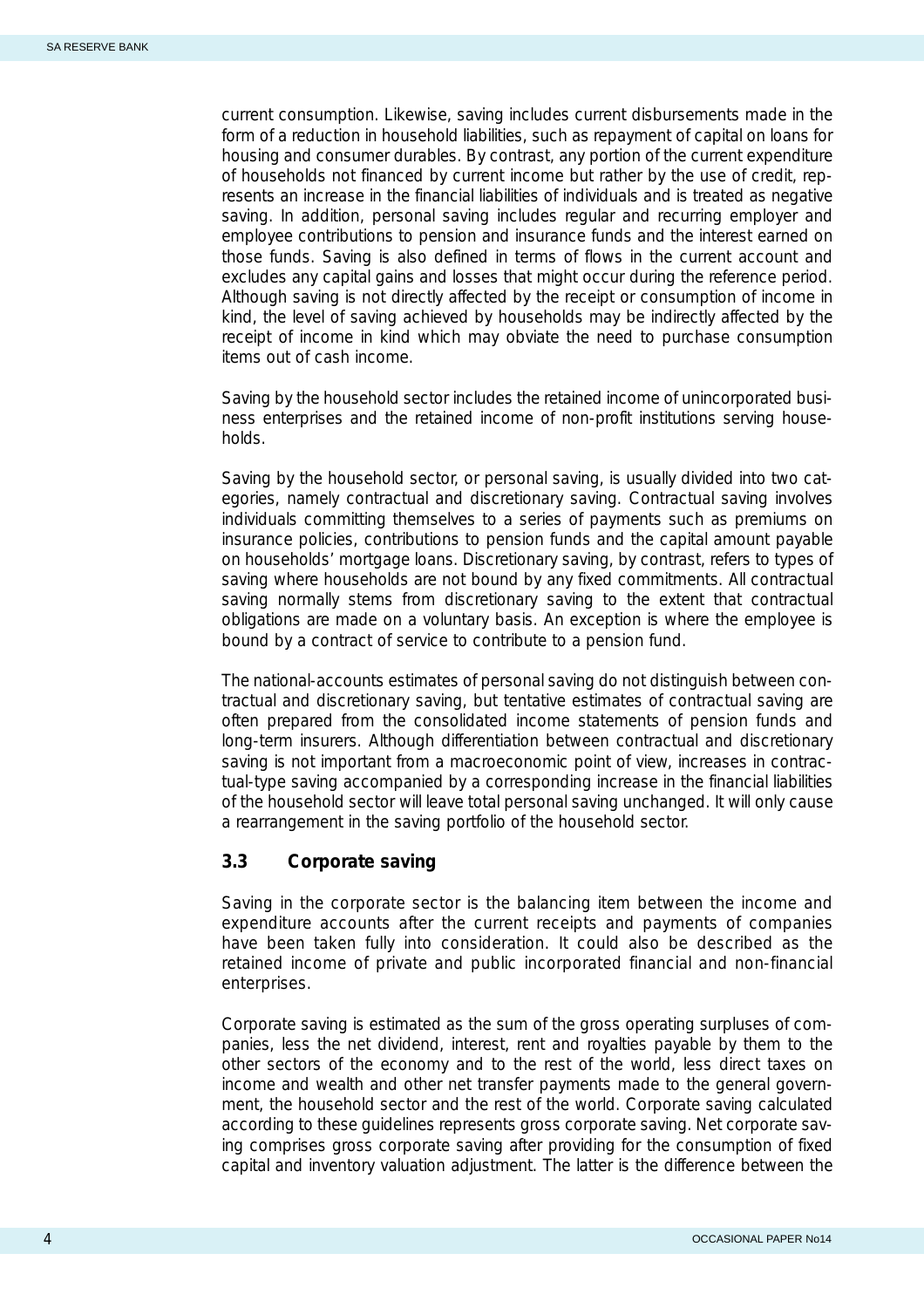<span id="page-7-0"></span>change in the book value of inventories and the physical change in inventories valued at the average prices prevailing during the period of change. This difference is a measure of the net gain or loss realised on inventories by businesses as a result of price changes. Gains and losses on inventory holdings form part of corporate profits before taxes, and must be excluded in order to measure current production and actual saving by the corporate sector.

#### **3.4 Saving by general government**

Saving by general government is the total of the retained profits of public enterprises and retained taxes and other current receipts not disbursed on current outlays by government. In contrast to households whose income consists mainly of factor income, the income of the general government consists of current transfers received from the private sector in the form of tax revenue and all current non-tax revenue. Tax revenue embraces all current taxes on income and wealth and taxes on production and imports (formerly direct and indirect taxes), and non-tax revenue includes income from property, the cash operating surpluses of departmental enterprises, and some other current receipts such as fines and forfeitures.

On the expenditure side, current government expenditure includes all current outlays for goods and services by general government, covering the wages and salaries of government employees and outlays on other non-capital goods and services. This component also includes some defence expenditure and an imputed expense for the capital consumption of fixed assets by general government. The remaining part of current expenditure by general government consists of interest payments on public debt, including the discount on issues of government stock, subsidies and other transfers to the household sector and the rest of the world.

#### **3.5 Provision for consumption of fixed capital**

Gross domestic saving includes provision for depreciation, or capital consumption allowances. In national accounting terms, the consumption of fixed capital can be defined as that part of the gross value of production which is required to replace fixed capital consumed in the process of production. This flow is based on the expected economic life of the individual asset and covers the loss in value due to foreseen ageing and normal wear and tear.

Estimates of consumption of fixed capital allowances in the national accounting tables are calculated from capital-formation totals at constant prices and then converted to replacement values in order to make an assessment of the use of capital assets at prices prevailing in the year that the consumption of capital actually takes place. These estimates may differ substantially from the depreciation charges provided for tax purposes in the accounts of private-sector companies.

## **4. Recent developments in gross saving**

#### **4.1 Changes in aggregate domestic saving**

The recorded development of the saving behaviour of the South African economy dates back to the late 1940s. As a result of the enforced curtailment of consumption and outlays on capital formation for non-war purposes during World War II, the war ended with a substantial backlog of demand for consumer goods. The pent-up demand was especially strong for imported durable consumer goods and depleted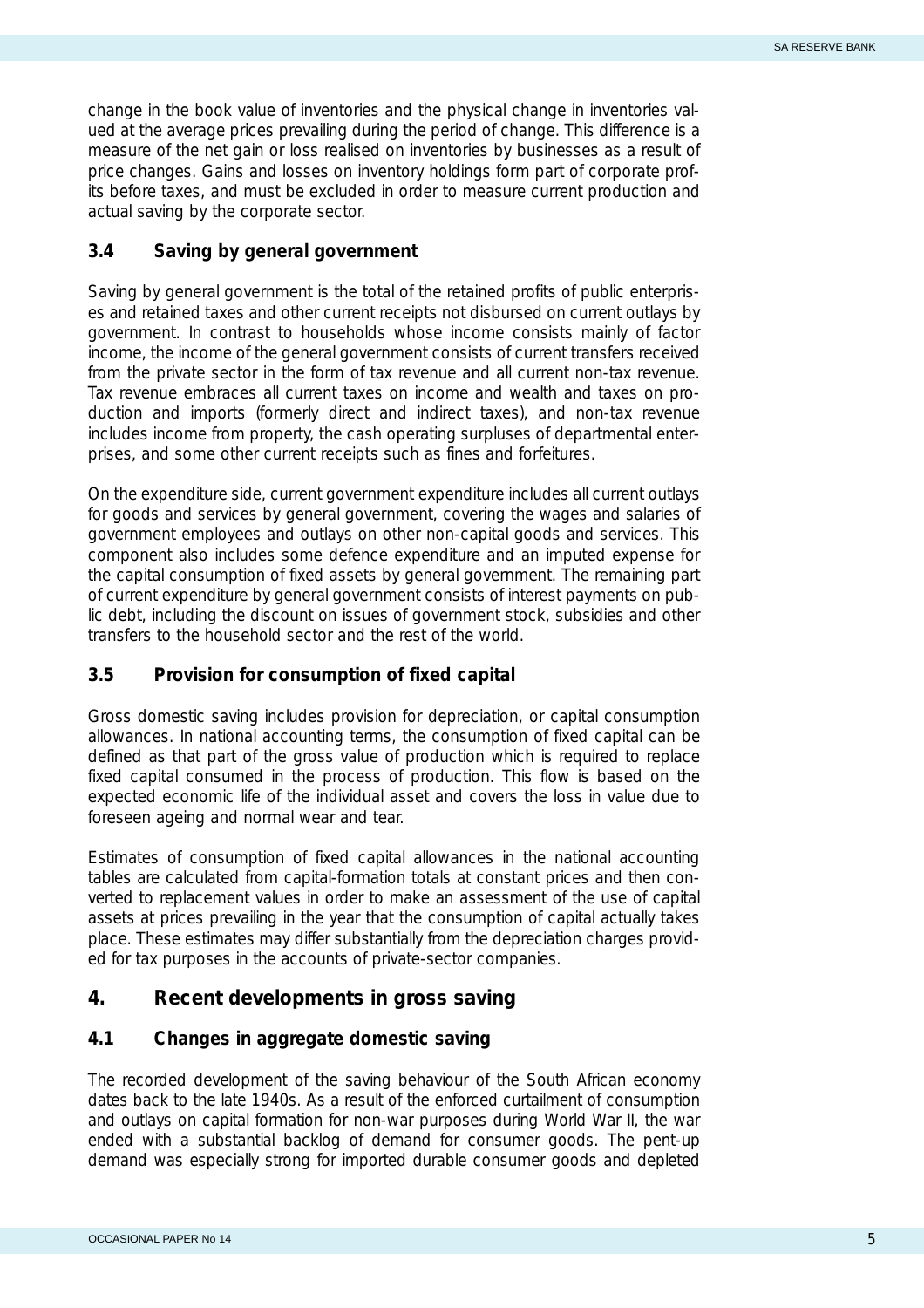<span id="page-8-0"></span>industrial and commercial inventories. In addition, there was an unprecedented range of investment opportunities in the mining sector, building construction, manufacturing, transportation, electricity and communication facilities and agricultural development. These developments led to a sharp increase in the real outlays by South African residents on consumption and capital equipment. The influence of these expansionary forces was predominant up to the end of 1948 and contributed to a steady deterioration in private saving and South Africa's balance of payments position.

Towards the end of 1948 the authorities decided to address these problems by introducing measures such as import control, which curbed the expansion of outlays on consumer goods and at the same time raised personal saving. The higher level of personal saving, in turn, offset the effects of the decline in the availability of foreign saving between 1949 and 1950. Gross saving as a percentage of gross domestic product rose from a low of 8 per cent in 1947 to about 19 per cent in 1950. The net result of these developments was that the high level of fixed capital formation of more than 20 per cent of gross domestic product could be maintained, despite the paucity of foreign funds.

The information provided in Table 1 and Graph 1 indicates that gross saving in South Africa averaged 22,4 per cent of gross domestic product in the period from 1960 to 1999. However, over the past decade a distinctly downward trend became discernible in the aggregate saving rate. As a result, the average saving rate in the period 1985- 1999 fell to 18,5 per cent, compared with 23,5 per cent in 1960-1972 and 25,4 per cent in 1973-1978. During the period 1979-1984 the saving rate was at a higher average level of 26,7 per cent, but saving behaviour was strongly influenced by the windfall profits of gold-mining companies when the price of gold reached exceptionally high levels during this period. By contrast, the national saving performance during the 1990s deteriorated substantially to the low average of 16,3 per cent.



Graph 1 Gross saving as percentage of gross domestic product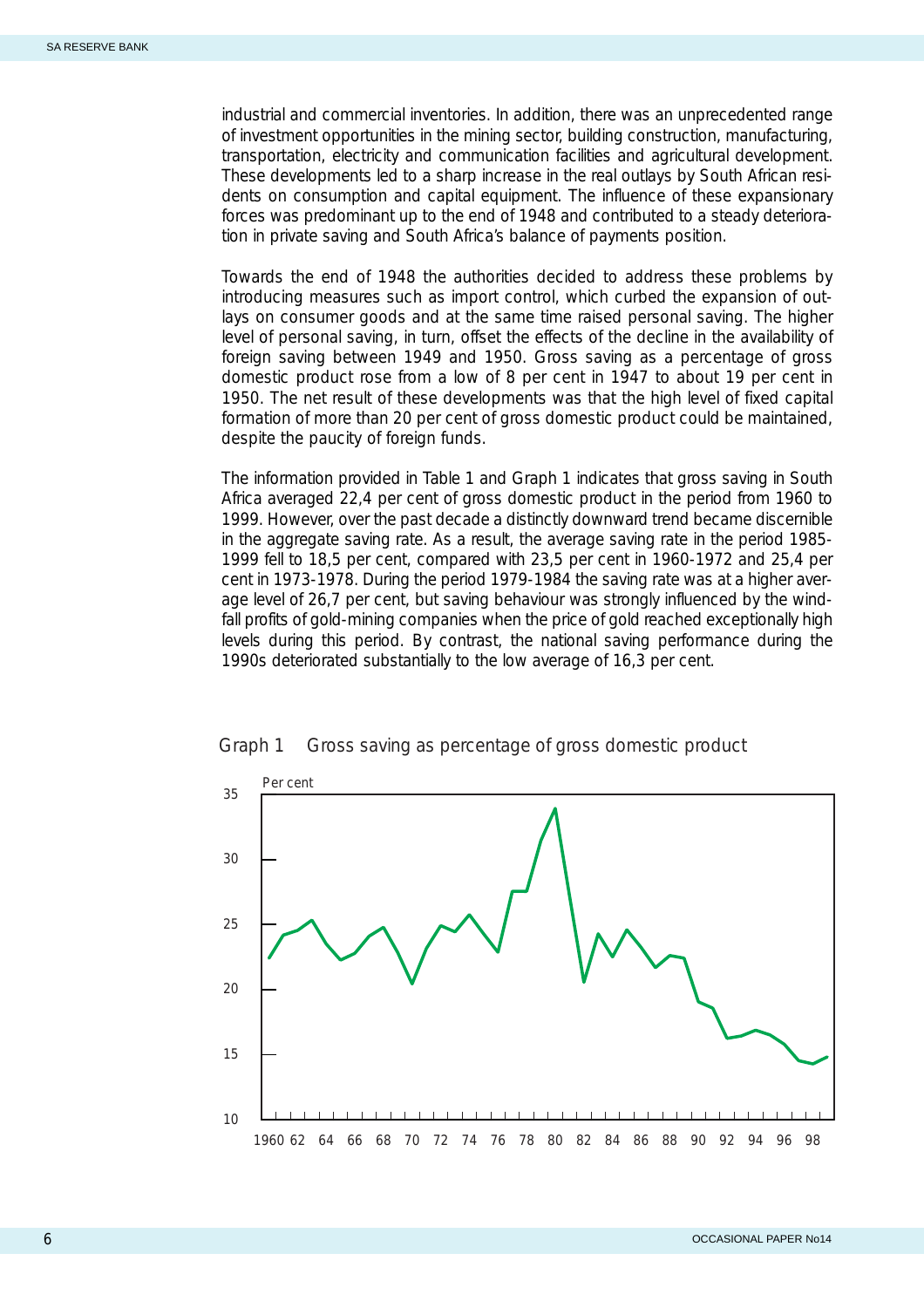#### <span id="page-9-0"></span>Table 1 Components of gross saving as percentage of gross domestic product

| Year     | Household<br>sector | Corporate<br>sector | Total<br>private<br>sector | General<br>government | Total<br>gross<br>saving |
|----------|---------------------|---------------------|----------------------------|-----------------------|--------------------------|
|          | 6,9                 | 9,2                 | 16,1                       | 6,3                   | 22,4                     |
|          | 10,6                | 8,5                 | 19,1                       | 5,1                   | 24,2                     |
|          | 12,4                | 8,7                 | 21,1                       | 3,5                   | 24,6                     |
|          | 10,2                | 8,5                 | 18,7                       | 6,7                   | 25,3                     |
|          | 7,3                 | 9,9                 | 17,2                       | 6,3                   | 23,5                     |
|          | 7,5                 | 9,2                 | 16,7                       | 5,6                   | 22,3                     |
|          | 8,9                 | 9,1                 | 18,0                       | 4,8                   | 22,8                     |
|          | 8,9                 | 8,2                 | 17,1                       | 7,0                   | 24,1                     |
|          | 9,9                 | 8,4                 | 18,2                       | 6,5                   | 24,8                     |
|          | 7,4                 | 9,0                 | 16,4                       | 6,4                   | 22,8                     |
|          | 6,6                 | 8,1                 | 14,7                       | 5,7                   | 20,4                     |
|          | 10,6                | 8,4                 | 19,0                       | 4,2                   | 23,2                     |
|          | 10,9                | 9,3                 | 20,1                       | 4,8                   | 24,9                     |
|          | 6,3                 | 10,8                | 17,1                       | 7,4                   | 24,5                     |
|          | 7,3                 | 11,1                | 18,3                       | 7,4                   | 25,8                     |
|          | 8,0                 | 10,9                | 18,9                       | 5,4                   | 24,3                     |
|          | 6,4                 | 12,7                | 19,1                       | 3,8                   | 22,9                     |
|          | 10,6                | 13,3                | 23,8                       | 3,7                   | 27,6                     |
|          | 8,0                 | 15,0                | 23,0                       | 4,5                   | 27,6                     |
|          | 9,9                 | 17,7                | 27.6                       | 3,9                   | 31,5                     |
|          | 9,1                 | 19,1                | 28,2                       | 5,7                   | 33,9                     |
|          | 4,6                 | 17,9                | 22,5                       | 4,7                   | 27,2                     |
|          | 4,5                 | 13,6                | 18,0                       | 2,5                   | 20,6                     |
|          | 4,1                 | 17,8                | 21,9                       | 2,4                   | 24,3                     |
|          | 6,3                 | 15,2                | 21,6                       | 1,0                   | 22,5                     |
|          | 8,0                 | 15,4                | 23,4                       | 1,2                   | 24,6                     |
|          | 6,4                 | 16,2                | 22,6                       | 0,7                   | 23,2                     |
|          | 6,8                 | 15,3                | 22,1                       | $-0,4$                | 21,7                     |
|          | 6,8                 | 14,9                | 21,7                       | 0,9                   | 22,6                     |
|          | 6,6                 | 15,0                | 21,5                       | 0,9                   | 22,4                     |
|          | 4,8                 | 13,8                | 18,6                       | 0,5                   | 19,1                     |
|          | 4,7                 | 14,1                | 18.8                       | $-0,3$                | 18,6                     |
|          | 6,5                 | 14,9                | 21,4                       | $-5,2$                | 16,2                     |
|          | 5,3                 | 15,8                | 21,1                       | $-4,7$                | 16,4                     |
|          | 4,2                 | 16,5                | 20,8                       | $-3,9$                | 16,9                     |
|          | 3,6                 | 15,2                | 18,8                       | $-2,3$                | 16,5                     |
|          | 3,5                 | 15,4                | 18,8                       | $-3,0$                | 15,8                     |
|          | 3,4                 | 13,9                | 17,4                       | $-2,8$                | 14,5                     |
|          | 3,0                 | 12,9                | 15,9                       | $-1,6$                | 14,3                     |
|          | 2,9                 | 12,6                | 15,5                       | $-0,7$                | 14,8                     |
| Averages |                     |                     |                            |                       |                          |
|          | 9,1                 | 8,8                 | 17,9                       | 5,6                   | 23,5                     |
|          | 7,8                 | 12,3                | 20,0                       | 5,4                   | 25,4                     |
|          | 6,4                 | 16,9                | 23,3                       | 3,4                   | 26,7                     |
|          | 5,1                 | 14,8                | 19,9                       | $-1,4$                | 18,5                     |
|          | 7,0                 | 12,8                | 19,8                       | 2,6                   | 22,4                     |
|          | 4,2                 | 14,5                | 18,7                       | $-2,4$                | 16,3                     |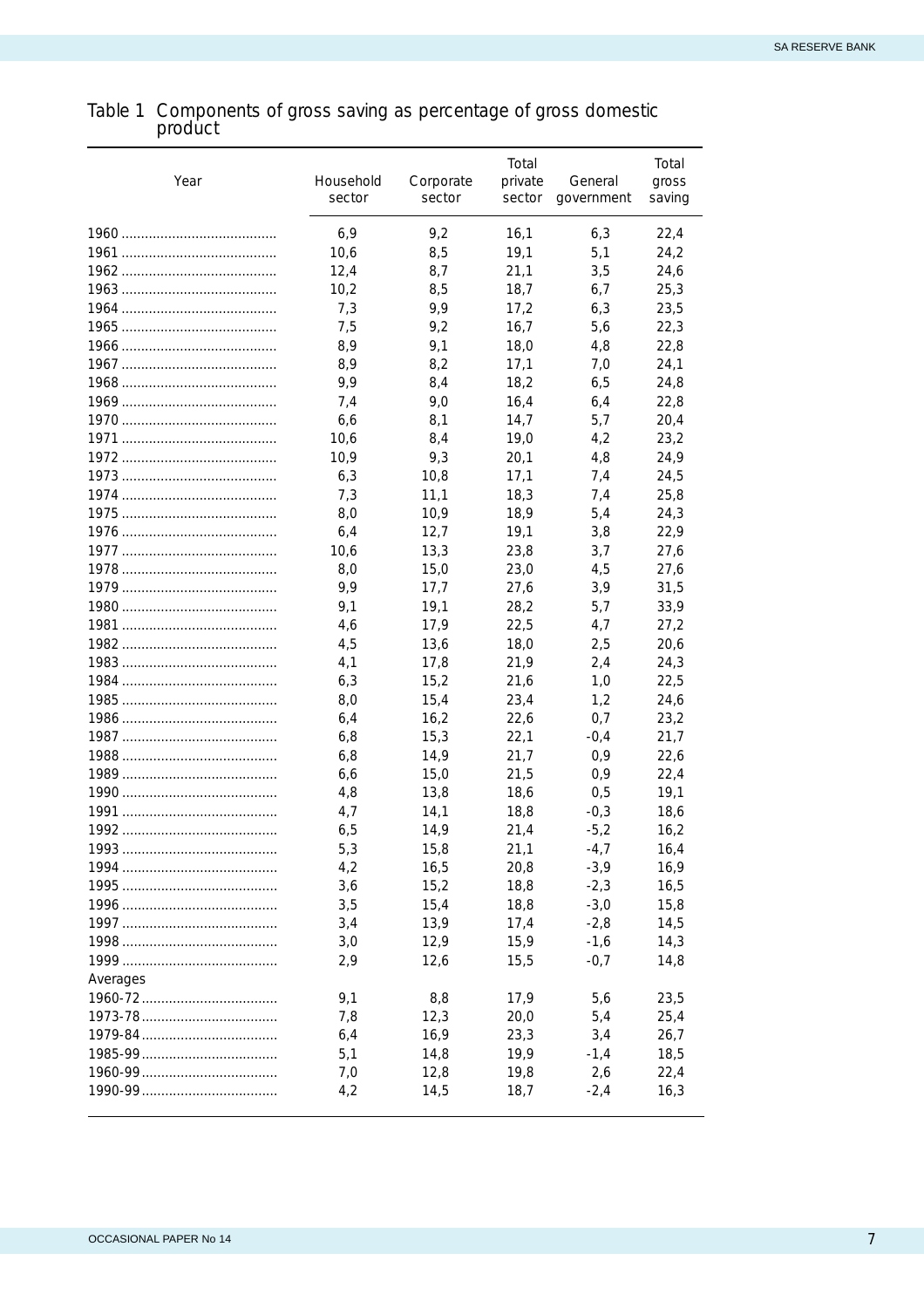<span id="page-10-0"></span>In Table 2 South Africa's saving rate is compared with that of a number of developed industrial economies. Until the mid-1980s South Africa's saving relative to gross domestic product compared favourably with those of the other countries included in the table. In fact, South Africa's ranking among the eleven countries improved from eighth in the years from 1961 to 1972 to third in the period from 1973 to 1984. In recent years, however, South Africa's saving ratio has again been surpassed by all but one of the other countries.

| Period      | Australia Canada France Japan |      |      |      | Kingdom |      | United Austria Germany United Portugal Switzer-South | <b>States</b> |      | land | Africa |
|-------------|-------------------------------|------|------|------|---------|------|------------------------------------------------------|---------------|------|------|--------|
| $1961 - 72$ | 24.5                          | 22.5 | 25.7 | 35,3 | 19.3    | 27.9 | 26,5                                                 | 16.2          | 26.1 | 30.3 | 23.6   |
| $1973 - 78$ | 22.7                          | 22.9 | 25.4 | 33,6 | 19.2    | 25.6 | 21.8                                                 | 16.8          | 23.0 | 25.3 | 25.4   |
| 1979-84     | 20.9                          | 21.2 | 21.1 | 30,3 | 18.1    | 23.1 | 23,3                                                 | 16.5          | 24.1 | 27.1 | 26.7   |
| $1985 - 89$ | 20.1                          | 18.7 | 20.2 | 29.4 | 17.0    | 24.1 | 22.4                                                 | 12.8          | 27.1 | 31.7 | 22.9   |
| 1990-94     | 17.7                          | 15.3 | 19.7 | 30.9 | 15.2    | 23.7 | 23.4                                                 | 12.8          | 25.4 | 29.5 | 17.4   |
| $1995-98$   | 18.8                          | 17.7 | 20.5 | 28.5 | 17,3    | 23,3 | 22,2                                                 | 14.5          | 25.3 | 29.3 | 15.3   |

#### Table 2 Gross saving of selected countries as percentage of gross domestic product

Source: IMF, *International Financial Statistics* (various issues)

South Africa's average saving rate in 1980 actually exceeded the average saving rate of other middle-income economies, i.e. economies with an average income per capita of between US\$2 000 and US\$3 000 per annum. The average saving rate of these middle-income economies, at 27 per cent, was about nine percentage points lower than that of South Africa. In addition, for 1980, South Africa was ranked among the top of the eleven developing countries listed in Table 3. During the 1990s, however, South Africa's saving rate deteriorated while the saving rates of the other developing economies improved.

| Country                 | 1980 | 1996 | 1997 |
|-------------------------|------|------|------|
| Argentina               | 24   | 18   | 18   |
| Botswana                | 36   | 43   | 45   |
| Brazil                  | 21   | 18   | 19   |
| Chile                   |      | 26   | 25   |
| Hungary                 | 29   | 26   | 27   |
| Iran                    | 26   | 34   | 34   |
| Malaysia                | 33   | 42   | 44   |
| Mauritius               | 10   | 22   | 24   |
| Mexico                  | 25   | 23   | 26   |
| South Africa            | 36   | 18   | 17   |
| Turkey                  |      | 18   | 19   |
| Middle-income economies |      | 22   | 26   |

| Table 3 Gross saving of developing and middle-income economies as |
|-------------------------------------------------------------------|
| percentage of gross domestic product                              |

Source: *World development indicators,* 1998 and 1999, The World Bank

The rather abrupt weakening of South Africa's saving rate towards the middle of the 1980s coincided with a reversal of net capital movements into the country. Until 1984 the imbalances between domestic saving and investment were generally countered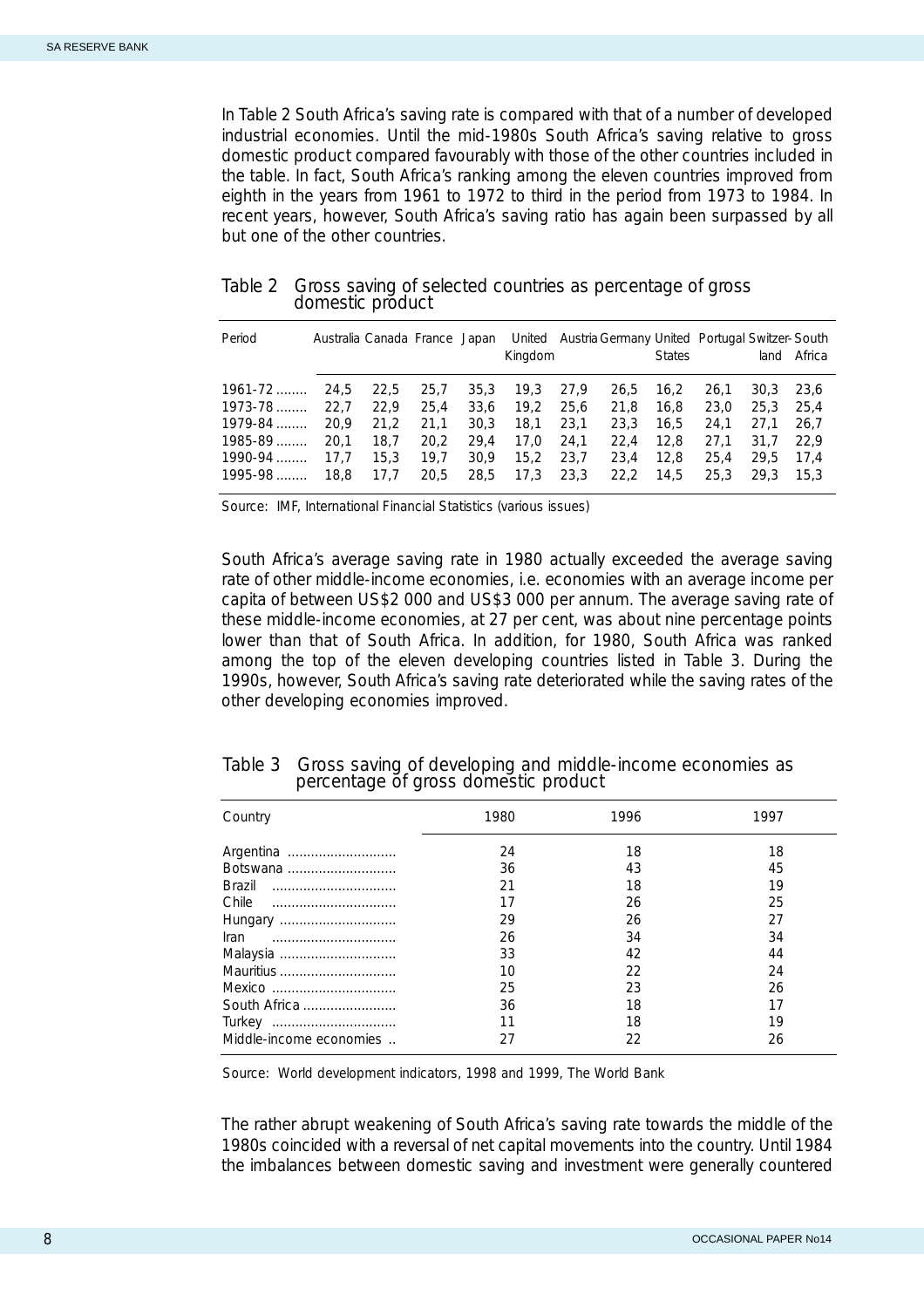<span id="page-11-0"></span>by an inflow of saving from the rest of the world. There were times, such as the years from 1960-1963 and 1977-1980, when the country experienced a net outflow of capital, but these outflows were relatively short-lived and were soon followed by renewed inflows of capital. Since 1985 when the decline in the aggregate saving rate began, it has been accompanied by a series of annual outflows of capital. As a percentage of gross domestic product, these outflows averaged 2,4 per cent between 1985 and 1993. In earlier years South Africa had experienced an inflow of capital from the rest of the world, averaging about 1,4 per cent of gross domestic product from 1960 to 1984. After the transition to a new political dispensation there was once again an inflow of capital which amounted to an average of 1,0 per cent of gross domestic product for the period from 1994 to 1999. However, the inflows of international capital since 1994 have largely been of the portfolio kind, which is known to be subject to sudden flow reversals.

| Period | Gross saving | Net inflow of<br>capital not related<br>to reserves |
|--------|--------------|-----------------------------------------------------|
|        | 23,6         | 1.9                                                 |
|        | 25.4         | 1.6                                                 |
|        | 26.7         | 0.7                                                 |
|        | 18.5         | $-0,6$                                              |
|        | 22.4         | 0.7                                                 |
|        | 16.3         | 0.7                                                 |

| Table 4 Gross saving and net capital inflows from abroad as percentage of |
|---------------------------------------------------------------------------|
| gross domestic product                                                    |

Graph 2 gives the quarterly movements in the ratio of aggregate gross saving along with the successive upswings and downswings in the South African business cycle. The general trend is for the saving rate to strengthen relative to gross domestic product when the economy is in a downward phase of the business cycle, and to weaken when economic activity is expanding. A strengthening in the private sector's propensity to save is apparently a natural response during times of relative adversity. Weaker income growth and a general lack of job security during recessionary times are likely to inspire caution and frugality in households. Then the most probable outcome would be to curtail spending growth and increase saving. Conversely, a deterioration in the saving rate can be expected during an economic upswing when consumers feel more secure and are more inclined to increase their outlay on current consumption. Furthermore, corporate saving tended to strengthen the cyclical movements in saving because it also improves relative to gross domestic product in the cyclical downswings of the economy and deteriorates in the recovery phases of the business cycle.

Notable exceptions were the upswing phases of 1971-1972 and 1978-1981, when the gold-mining industry saved some of the windfall profits from the rising price of gold and when the overall national saving rate improved. An even more striking exception to the general pattern was the continuous decline in aggregate gross saving relative to the gross domestic product over the long downswing from 1989 to 1993. This was mainly due to the sharp deterioration in the saving ratio of the general government during a period of relative stability in the private saving ratio. In the cyclical upswing that began in the middle of 1993 and the subsequent downswing, the gross saving ratio returned to its general cyclical pattern and declined during a recovery in overall economic activity.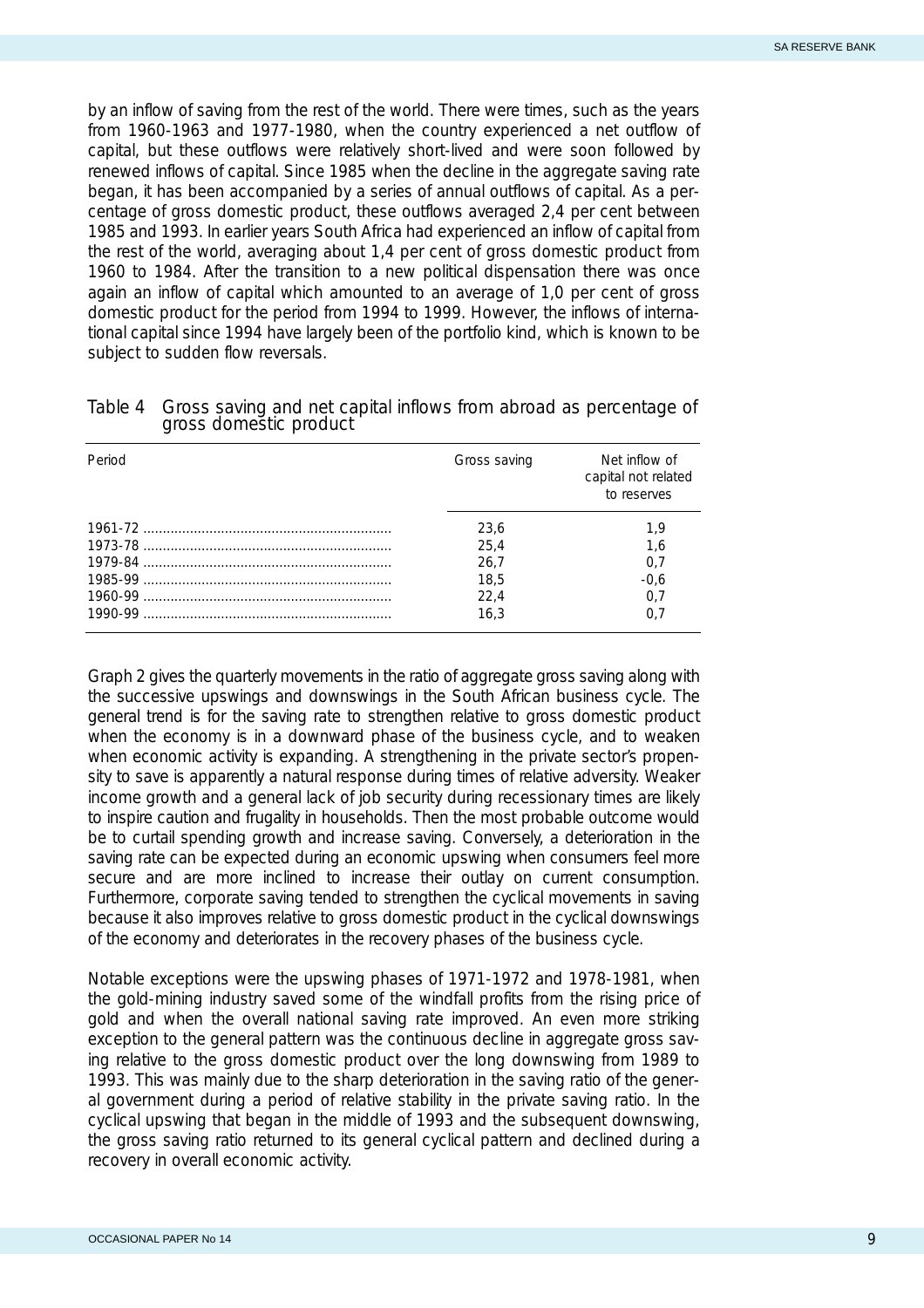<span id="page-12-0"></span>General government saving is more likely to move in the opposite direction to that of private-sector saving. During an economic downturn, government tax revenue grows more slowly or may even decline as business activity wanes. At the same time, public-sector spending may increase faster as a result of deliberate spending policies aimed at stabilising aggregate domestic demand, or because of increased spending on social security and on paying unemployment benefits. These may reduce the general government's saving during downturns in the business cycle. By contrast, the general government's saving may improve during upturns as tax revenues increase and public spending slows down relative to the growth in the gross domestic product. These opposing changes expected in government and private-sector saving make it difficult to reach any *a priori* conclusion about the cyclical behaviour of the aggregate domestic saving ratio. They also explain why the cyclical movements of the aggregate domestic saving rate in successive upswings and downswings are not fully consistent with one another.



Graph 2 Quarterly gross saving as percentage of gross domestic product

An analysis of the trends in gross saving by the institutional sectors, namely the private sector (which comprises the household and corporate sectors) and the general government (see Graph 3) shows that, relative to the gross domestic product, the average saving ratio for the private sector increased slightly between the 1960s and the 1990s. A linear growth trend over the years from 1960 to 1999 fitted to the annual private-sector ratio exhibits a slight upward trend. However, the gross saving ratio for the general government declined progressively and turned negative in the beginning of the 1990s.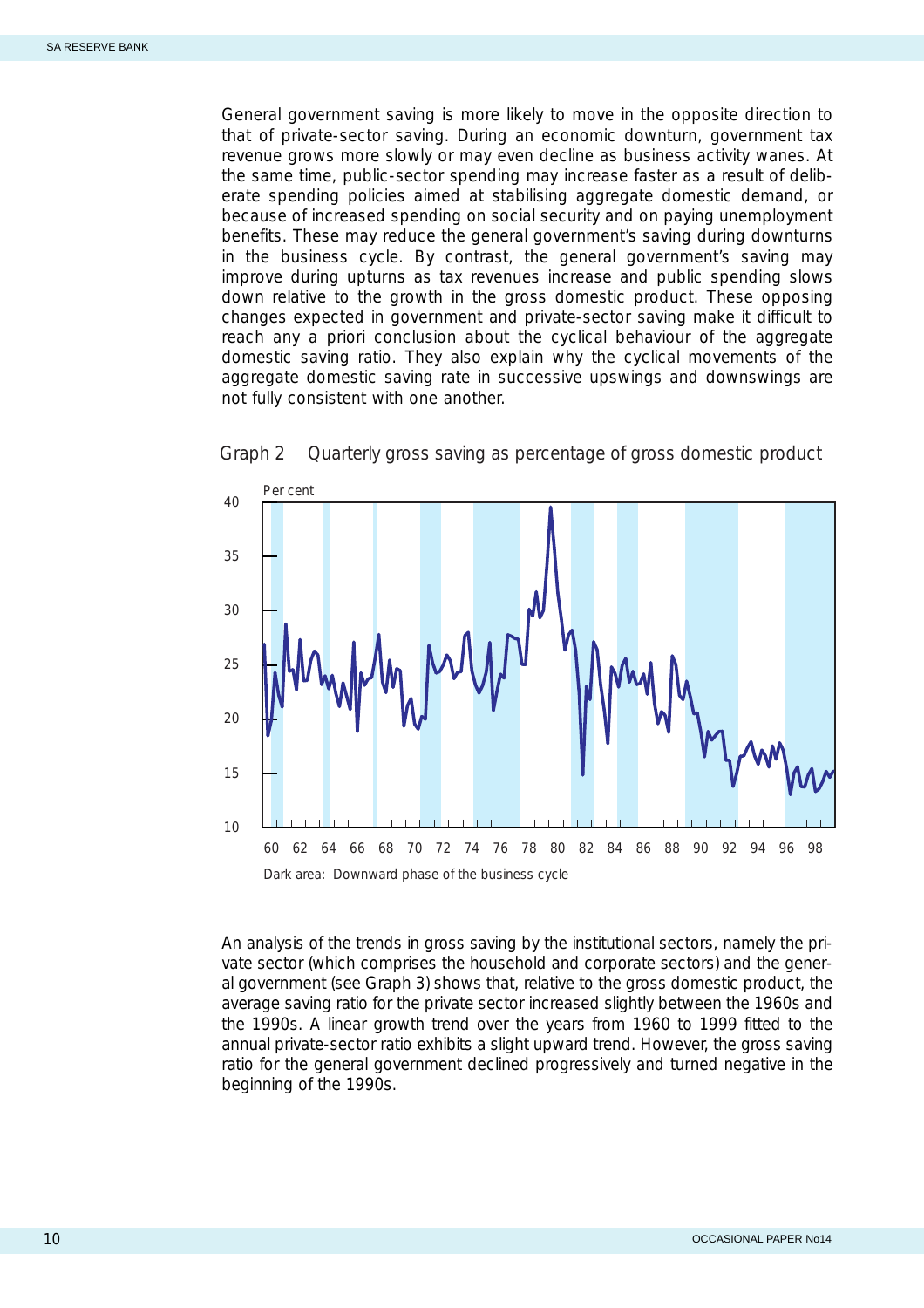<span id="page-13-0"></span>Graph 3 The components of gross saving as percentage of gross domestic product



### **4.2 Trends in saving by general government**

In the period from 1960 to 1972 and between 1973 and 1978 the gross saving ratio of the general government remained relatively stable at an average of approximately 5,5 per cent of gross domestic product. In the beginning of the 1980s this ratio declined to an average of 3,4 per cent. Since the middle of the 1980s the saving ratio of the general government has deteriorated more dramatically and in 1991 it turned negative.

Consequently, the average saving ratio of general government for the period from 1990 to 1999 amounted to -2,6 per cent of gross domestic product, compared with the long-term average of 2,8 per cent of gross domestic product. Because of the shortfall in saving during the 1990s, the general government increasingly had to borrow funds to finance capital spending and also a portion of recurrent expenditure.

Graph 4 gives an indication of the borrowing requirement of the general government relative to the lending facilities provided by the private sector. <sup>1</sup> During the 1970s the total borrowing requirement of the general government was about 42,6 per cent more than the available funds provided by the corporate and household sectors. By contrast, the situation changed during the 1980s when the private sector managed to accumulate funds in excess of the borrowing requirement of the general government. The excess of funds amounted to some 24,5 per cent of the borrowing requirement of general government. This ratio declined slightly to 20,7 per cent in the early 1990s. The improvement in the ratio of resources available by the private sector compared to the borrowing requirement of the general government could mainly be attributed to relatively subdued economic growth between 1985 and 1993 and the consequent

*1 Through the calculation of net lending or net borrowing it is possible to determine the extent to which the acquisitions less disposals of non-financial assets have been financed out of saving and by capital transfers. Net lending corresponds to the amount available to a unit or sector for directly or indirectly financing other units or sectors of the economy, while net borrowing corresponds to the amount that a unit or sector is obliged to borrow from other units or sectors. This can be within the boundaries of the resident country or from abroad.*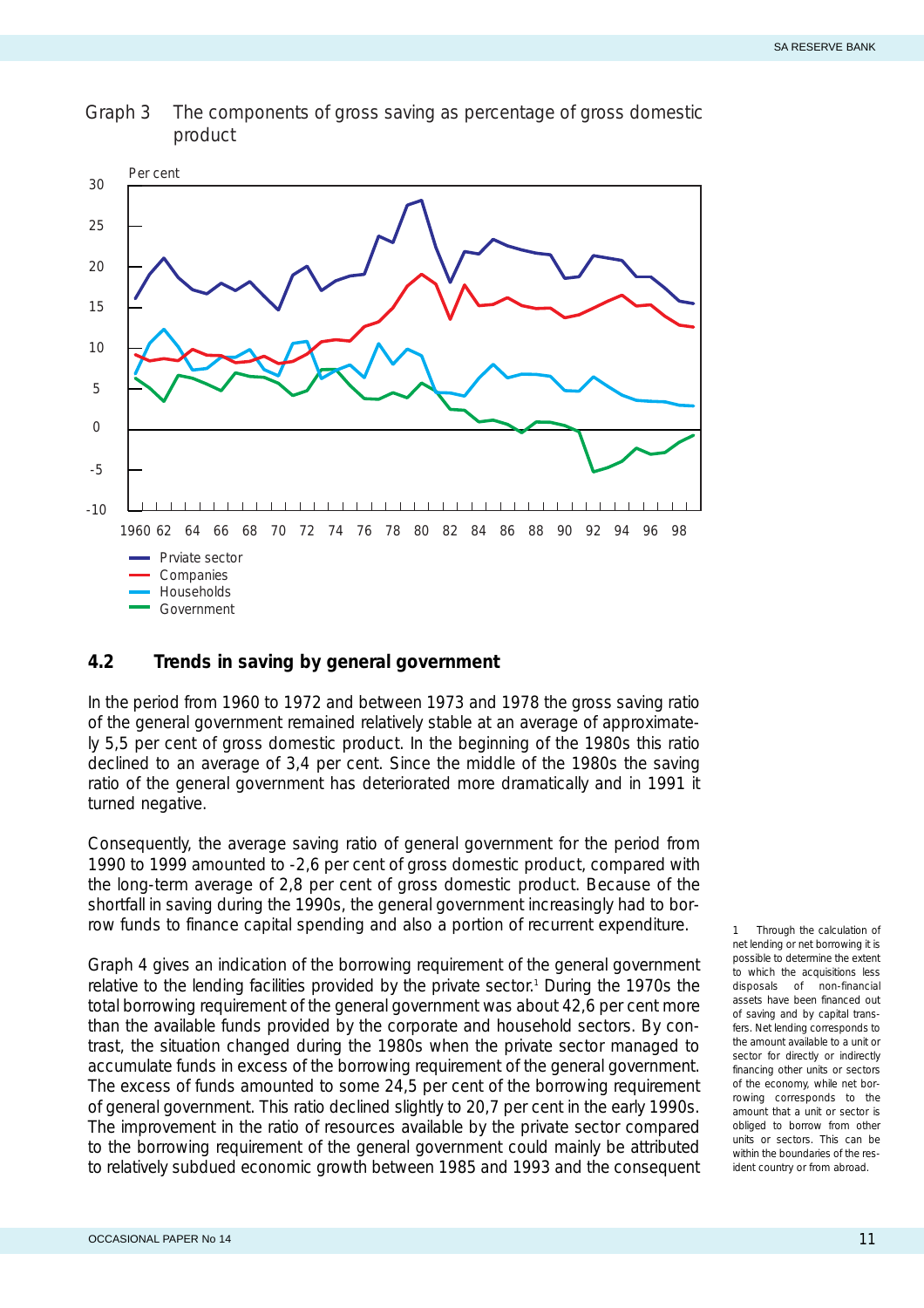<span id="page-14-0"></span>curtailment of consumption and investment spending by the private sector. In addition, the country was locked into a debt-standstill agreement with foreign creditor banks, which almost enforced a reduction in the spending behaviour of the country in order to maintain a surplus on the current account for the repayment of foreign debt. However, in the second half of the 1990s a sharp increase of 88 per cent in the borrowing requirement of the general government, compared with a moderate increase of only 11 per cent in resources made available by the private sector, again led to a shortfall in domestic resources of 34,2 per cent; a position that made the South African economy extremely vulnerable to foreign saving.





The weakening in the borrowing requirement of the general government and in government saving can mainly be attributed to substantial increases in the level of general government's consumption expenditure and the escalating cost of servicing government debt. Consumption expenditure by general government, which accounted for more than 60 per cent of total recurrent expenditure by general government, rose progressively as a percentage of gross domestic product from an average of 11 per cent in the 1960s to almost 20 per cent in the 1990s. Although there is no general rule for an acceptable level of government consumption expenditure relative to gross domestic product, it is the increase in the South African ratio that rose to the upper limit compared with international experience. Furthermore, South Africa's average ratio of about 20 per cent for the 1990s is slightly higher than the global average of 16 per cent for that period. In some countries, e.g. the Netherlands, Belgium and New Zealand, a decline over time in the government consumption ratio was also accompanied by an increase in the gross saving ratio.

In total, consumption expenditure, interest payments and transfers to households rose from an average of 14,6 per cent of gross domestic product between 1960 and 1972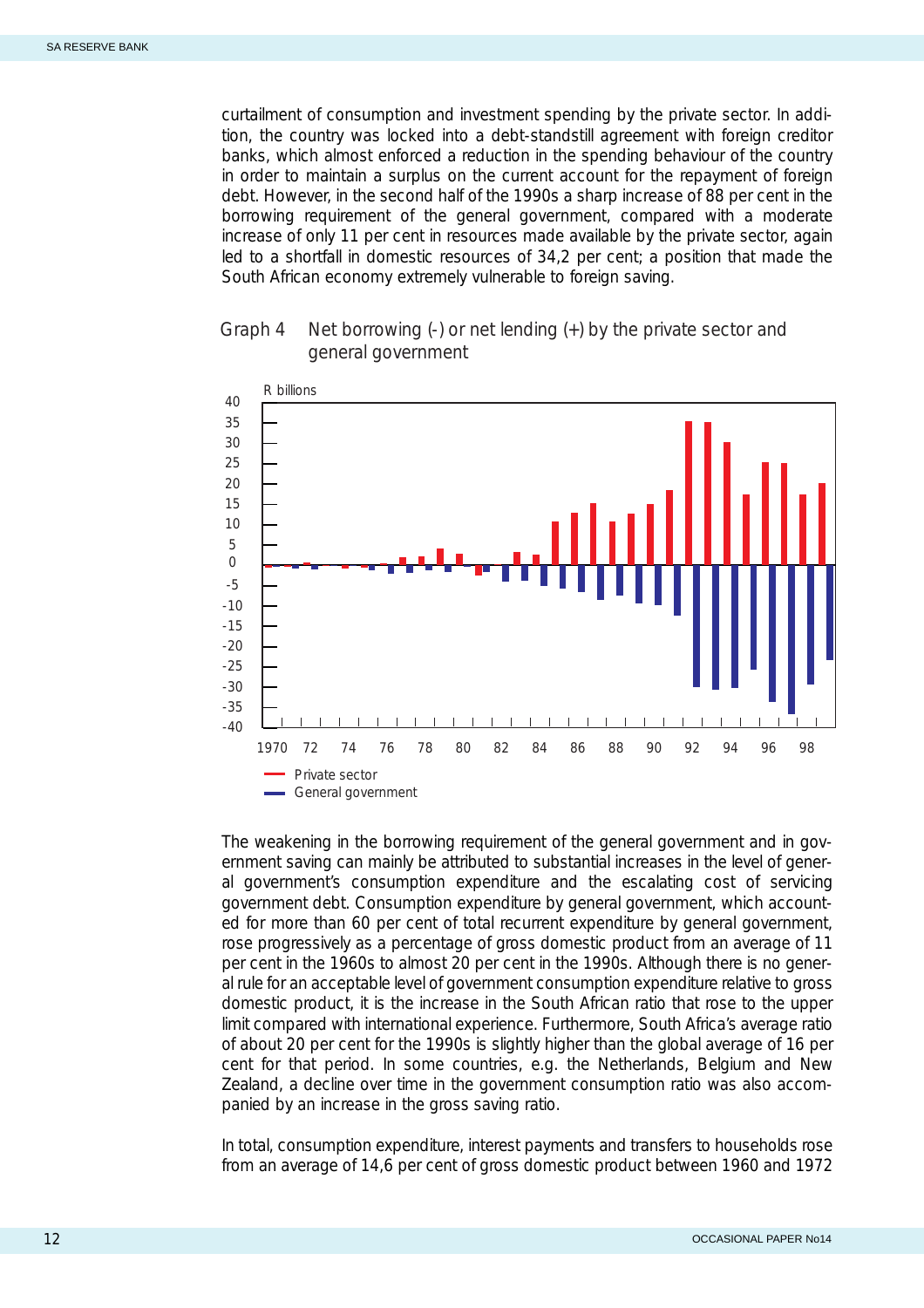<span id="page-15-0"></span>to 28,6 per cent for the period from 1990 to 1997 – a rise of 96 per cent. By contrast, total tax receipts increased by 50 per cent from an average ratio of 16,4 per cent of gross domestic product to 24,6 per cent over the same periods. These divergent movements are a clear reflection of the increasing gap between current income and expenditure.

#### **4.3 Trends in saving by the corporate sector**

Gross saving by the corporate sector has risen markedly since 1960. The ratio of the corporate sector's gross saving, as a percentage of gross domestic product, increased from an average of 8,8 per cent in the 1960s to 14,5 per cent in the period from 1990 to 1999. Between 1979 and 1984 the corporate sector's saving ratio rose temporarily to about 17 per cent, mainly because of the strong increase in the gross operating surplus of the gold-mining industry on account of the boom in the gold price.

In the 1990s, and particularly during the upward phase of the business cycle between 1993 and 1996, corporate saving rose markedly. As a ratio of gross domestic product, it amounted to 16,5 per cent in 1994, after having declined to only 13,8 per cent in 1990. However, in the subsequent slowdown in economic activity, the corporate saving ratio shrunk to only 12,6 per cent by the turn of the century. Even though gross corporate saving fell back to an average of 14,5 per cent of gross domestic product during the 1990s, it is still the mainstay of gross domestic saving in South Africa. This is supported by the fact that the magnitude of gross corporate saving relative to the gross domestic product since 1978 has been greater than the combined gross saving by the household sector and the government sector (see Table 1).

#### **4.4 Trends in saving by the household sector**

Gross saving by households as a percentage of gross domestic product declined from an average of 9,1 per cent for the period between 1960 and 1972 to 4,2 per cent in the period from 1990 to 1999. The quarterly analysis of the saving behaviour by households suggests that the deterioration in the saving ratio of households has slowed down since the beginning of 1997. This was broadly consistent with a decline from 1998 in the ratio of household debt to disposable income of households and the fact that the average real after-tax return on savings turned positive during the second half of the 1990s. The decline in household saving over the past twenty years or so was part of a global weakening in households' saving performance. Personal saving ratios declined in several industrialised countries. In South Africa this has in part been related to the decline in real income growth of households – see Section 6.4, which may to some extent reflect the rise in unemployment.

Graph 5 also indicates the shift in relative importance from household saving to corporate saving. In the 1960s and 1970s households on average saved 12 per cent of their annual disposable income. This percentage dwindled to 5,2 per cent in the years from 1995 to 1999. In addition, certain specific motives and factors have emerged fairly prominently in research on the determinants that could have contributed to the steady decline in and relatively low levels of household saving in South Africa. Some of these determinants, which will be discussed in Section 6, are singled out as particularly relevant when explaining the pattern of the personal saving rate in South Africa since the 1980s.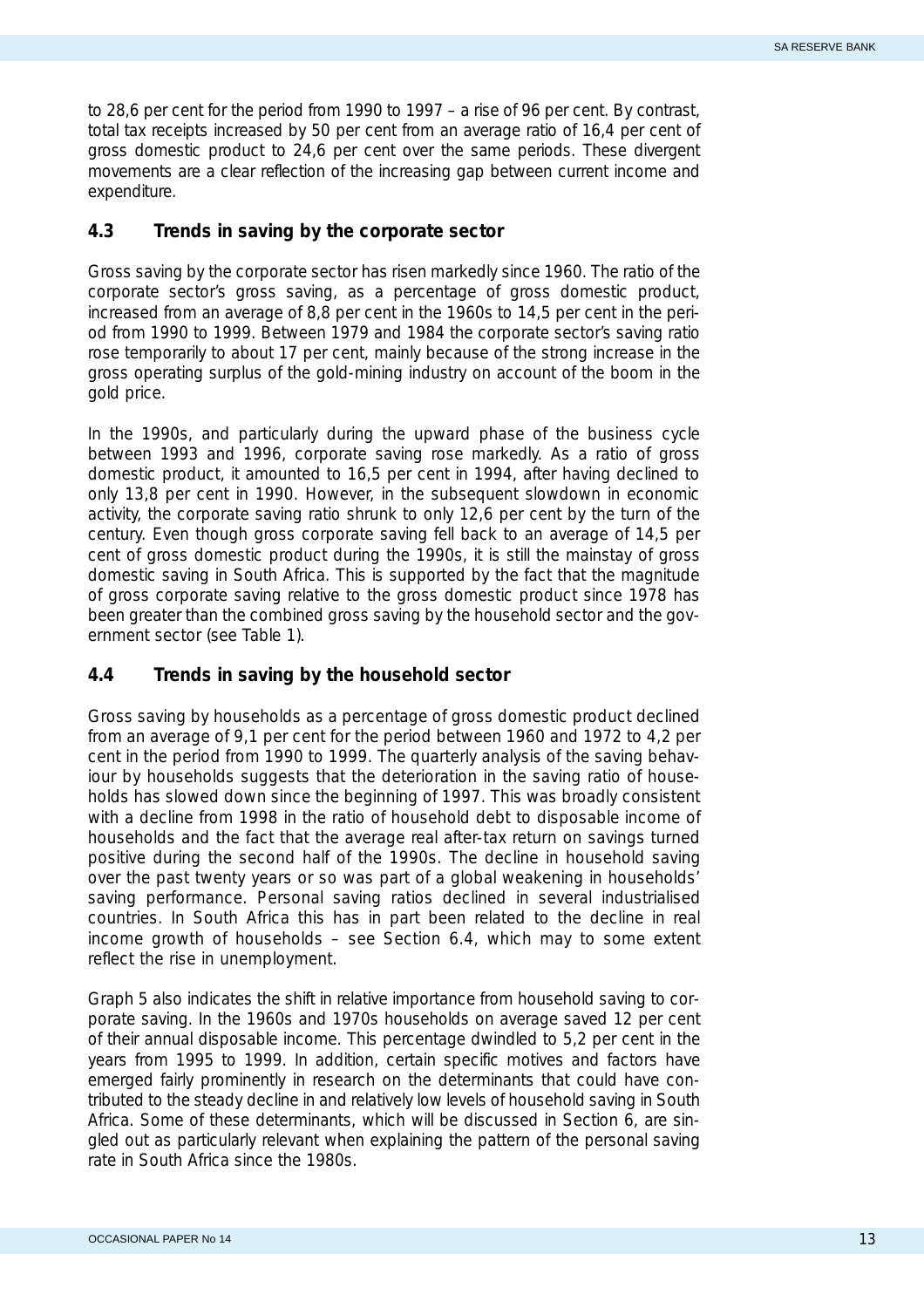<span id="page-16-0"></span>



#### **5. Determinants of saving by the corporate sector**

A sectoral analysis of the performance of the corporate sector's saving shows that the relative importance of the mining sector, in terms of its percentage contribution to total gross saving by private companies, receded from the high level of 36 per cent in the second half of the 1970s to 15,5 per cent in the period 1990 to 1999. This smaller contribution was mainly due to the diminishing role that gold mines played in the South African economy. By contrast, the ratio for the manufacturing sector rose from 13,6 per cent to 37,2 per cent. This could, among other things, be associated with an appreciable increase in the profitability recorded by the manufacturing sector. Estimates indicate that profitability in the manufacturing sector rose from a low in the mid-1980s to an average between 1990 and 1999 of approximately 5 percentage points above the lower average profitability ratios recorded in the second half of the 1970s and the middle of the 1980s. In the case of the commerce sector, the contribution to total saving by the corporate sector remained virtually unchanged at an average of about 9 per cent, whereas the contribution of the financial services sector declined from an average of 31,2 per cent in the second half of the 1970s to an average of 21 per cent in the period from 1990 to 1999. During the period from 1979 to 1984 this ratio rose to 38,5 per cent.

In view of these developments, the saving behaviour of the corporate sector suggests that just as in the case of contractual saving institutions, the corporate sector also has a tendency to save on behalf of shareholders, in the sense that companies now retain a larger portion of earned profits. In this respect corporate saving has increasingly become the mainstay of the South African domestic saving effort. But corporate saving in this context should probably be viewed as an extension of, and a substitute for, saving at a personal or household level. This has been particularly evident since the 1980s when gross and net saving by the corporate sector relative to gross domestic product have exceeded the corresponding ratios recorded by households' saving.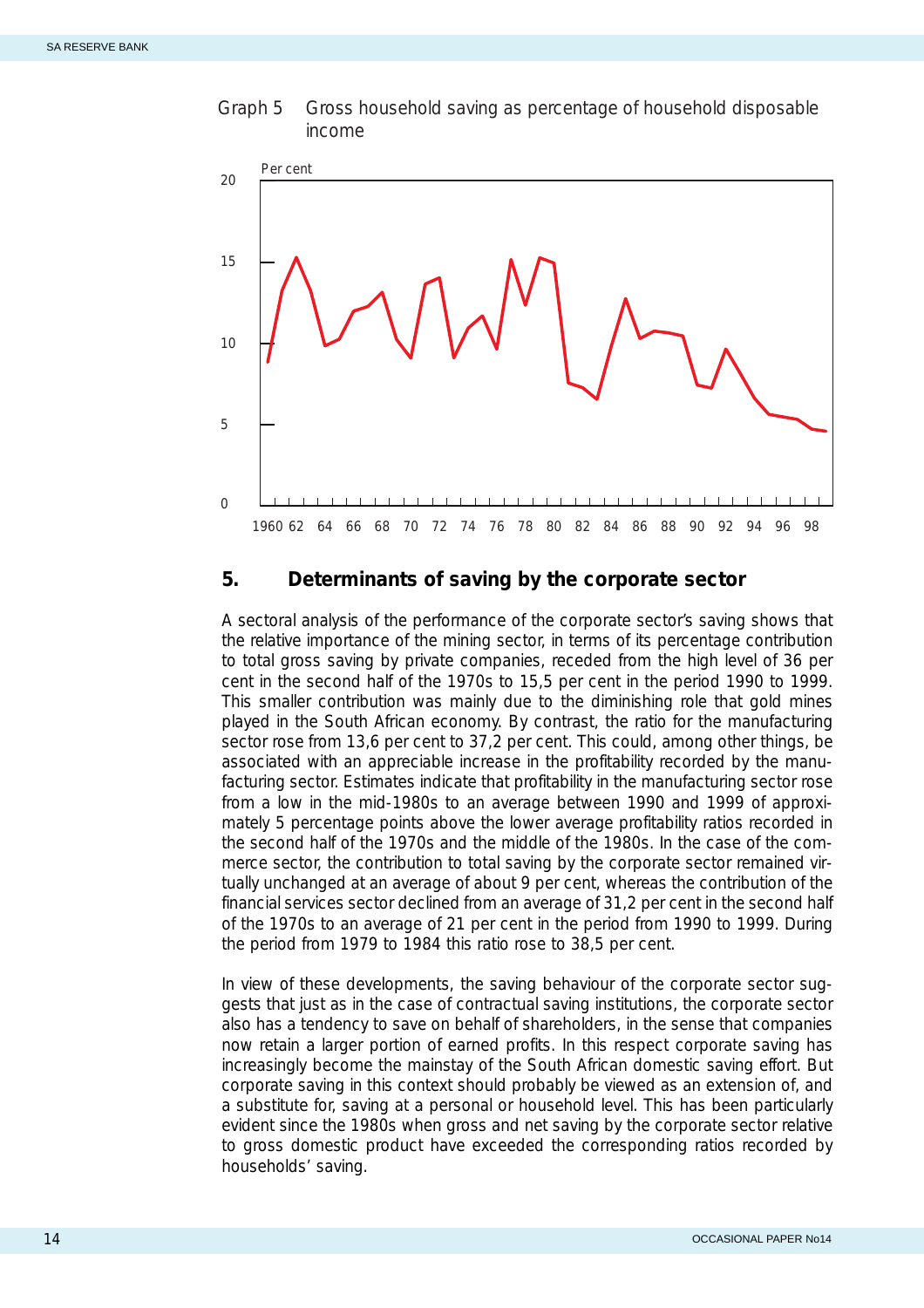As shareholders, individuals have ultimate claim to the undistributed profits of companies. The withholding of corporate profits causes the net worth of companies to strengthen, equity prices to rise, and the net asset values of households to increase. This kind of behaviour will be encouraged in an inflationary environment which has high personal tax rates, earns low if not negative real after-tax rates of return on depository or other fixed-interest-bearing financial investments, applies differential tax rates to companies and households, and exempts capital gains from taxation. This kind of environment has in all respects been typical of the situation in the South African economy since the early 1980s.

As the after-tax profits of the corporate sector can either be retained as corporate saving or be distributed as dividends, which increase the household sector's ability to save, a number of factors could have contributed to the relatively stable performance of corporate saving since the early 1980s.

Firstly, the prevailing tax policies may influence the decision to accumulate income in the corporate sector rather than as an individual, as well as the decision to increase corporate saving compared with the option of distributing profits as dividends. The statutory corporate tax rate, including temporary surcharges, rose on average from 30 per cent in the first half of the 1960s to a high of 50 per cent in the beginning of the 1990s, before receding to 35 per cent from the fiscal year 1994/95 and to 30 per cent from 1999/2000. Likewise, the top marginal income tax rate for individuals, including temporary surcharges and loan levies, increased from 47,5 per cent in 1960 to a high of 72 per cent in 1973, after which it was gradually reduced to 45 per cent by the tax year ending in 1994. In the Budget proposals for the year 2000/01, this rate was lowered to 42 per cent on income in excess of R200 000. However, despite these changes the differential between corporate and personal income tax rates was and probably remains a powerful incentive for people in South Africa to earn income in the corporate sector instead of as individuals.

Secondly, changes in tax arrangements could have affected the decision to distribute profits or retain them as corporate saving. From 1960 to 1990 one-third of all dividends received by individuals were tax-free and the balance was taxed at each individual's marginal rate. Consequently, dividends paid out to equity holders were effectively taxed twice: firstly through corporate tax on company profits (as dividends are paid out of profits) and secondly through a dividend tax paid by individuals. Between 1990 and 1993 all dividends received by individuals were tax-free; but recently cash dividends declared have been subject to the secondary tax on companies, which amounted to 15 per cent in the fiscal year 1993/94 and rose to 25 per cent in the fiscal year 1994/95, before being reduced to 12,5 per cent in the ensuing five fiscal years.

Thirdly, the effective tax rate of companies fluctuated around an average of 24 per cent between 1975 and 1996, but then declined from a high of 29,7 per cent in 1990 to an average of about 23,8 per cent between 1995 and 1999.

These developments and the fact that capital gains on equities are not taxed, $2$  resulted in a significantly lower rate of overall tax payments when profits were retained in the corporate sector instead of being distributed to households. This was apparent in the slowdown of dividend growth from the corporate sector so that this sector could increase retained earnings. This trend has been particularly noticeable since the middle of the 1980s when the average ratio of dividends paid as percentage of corporate profits before tax, declined to about 36,2 per cent from approximately 45 per cent for the period prior to 1985.

*2 In the Budget of 2000/01 a capital gains tax, that will become effective as from 1 April 2001, was announced.*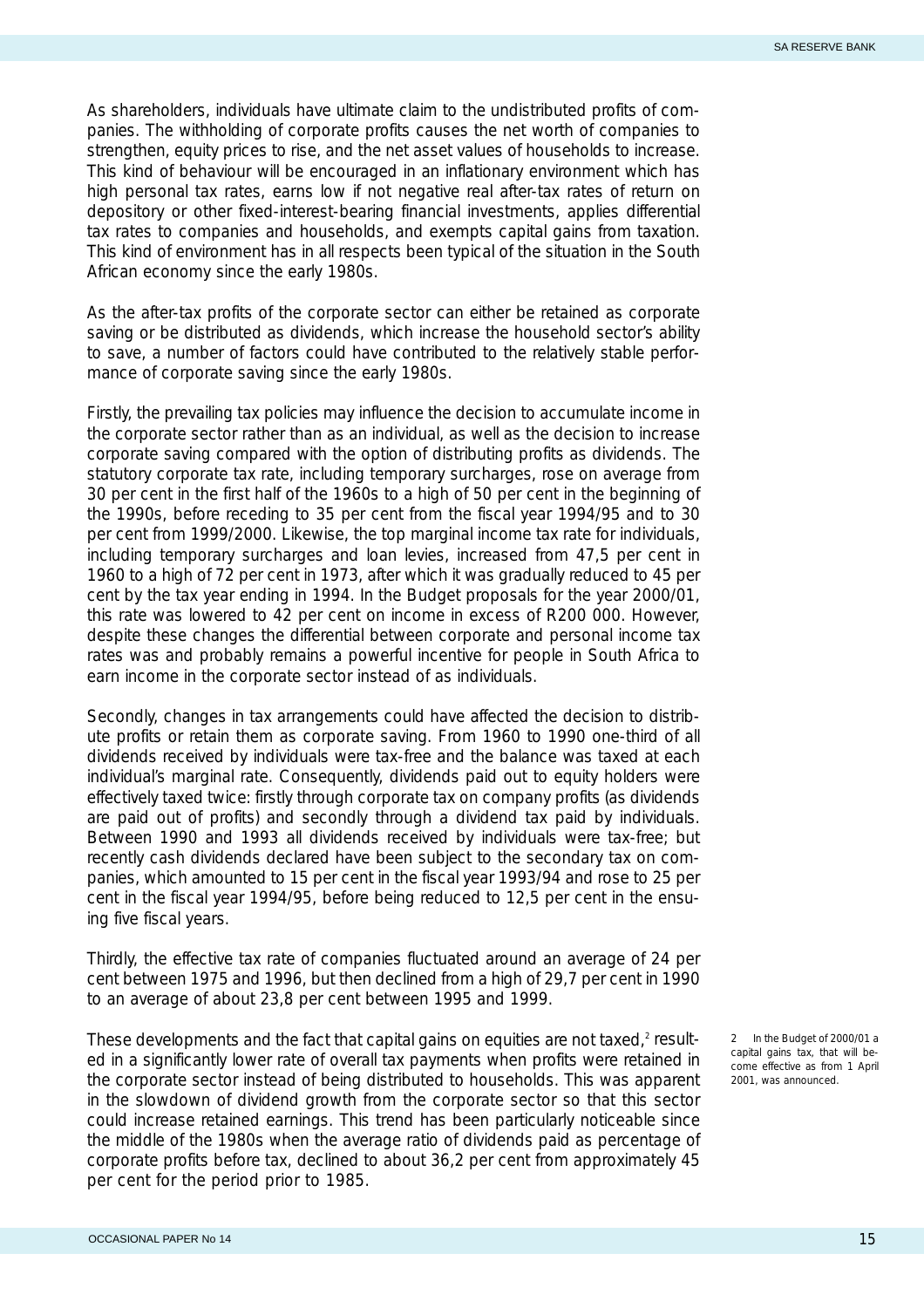<span id="page-18-0"></span>Corporate policies regarding a more conservative attitude towards retained earnings could have been influenced by the expectation then prevailing that tougher times lay ahead (as had been the case in South Africa between 1985 and 1993) and the option of using internally generated funds to finance the relatively lucrative investment opportunities which have prevailed since 1993. Furthermore, the sustained stringent monetary policy stance taken since 1989 has resulted in a slowdown in the inflation rate and an increase in the cost of borrowing. This impelled business enterprises to retain income rather than borrowing funds for expanding fixed capital formation. The net result of these developments was a noticeable benefit for saving in business enterprises, particularly in the non-financial private corporate sector. Corporate profits (gold mining excluded) and consequently saving may also have benefited from the gradual improvement in South Africa's terms of trade (excluding gold) since the beginning of the 1980s.

# **6. Determinants of saving by the household sector**

The theoretical literature suggests a variety of motives for household saving, which can be grouped into four broad categories, namely: to smooth the availability of financial resources over time so as to maintain a more stable consumption profile; to provide resources for retirement and bequests; to finance expected and large lifetime expenditure (including residential buildings and education); and to finance unexpected losses of income (precautionary saving).

In an attempt to identify the determinants of saving behaviour, most studies rely on some variant of the life-cycle, or permanent-income, hypothesis. According to this theoretical approach, households maximise the benefits of consumption over their lifetime, subject to the constraints of expected lifetime income and initial wealth. Interest rates indicating the terms of the trade-off between current and future consumption, demographic variables and wealth are accordingly singled out as potential causes of changes in consumer behaviour. Other determinants that may influence households' decisions about saving include changes in average income levels, the distribution of income among households, government saving, corporate saving and the ability of individuals to "pierce the corporate veil", unemployment and financial deregulation.

#### **6.1 Real after-tax interest rates**

There is no general agreement among economists about the impact that a rise in the real after-tax interest rate will have on people's decisions to consume or save. On the one hand, a rise in the rate of return on accumulated saving increases the opportunity cost associated with current consumption, and should raise the saving rate. On the other hand, the future income expected from this higher rate of return on saving may encourage current consumption. Because these two forces (i.e. a substitution effect and an income effect) pull in opposite directions, the net effect of a change in the rate of return cannot be determined with certainty.

Rising marginal personal-tax rates together with persistently high inflation seriously eroded the real after-tax rate of return on deposit-type saving in South Africa during the 1980s. The weighted average of the marginal tax rate of individuals increased from 15,8 per cent in the fiscal year 1971/72 to 31,6 per cent in 1990/91 and then to 35,5 per cent in 1999/2000. The real purchasing value of an average sum of R100 invested per individual at the beginning of the fiscal year 1971/72, assuming that interest income was capitalised at the end of each year, would have been reduced to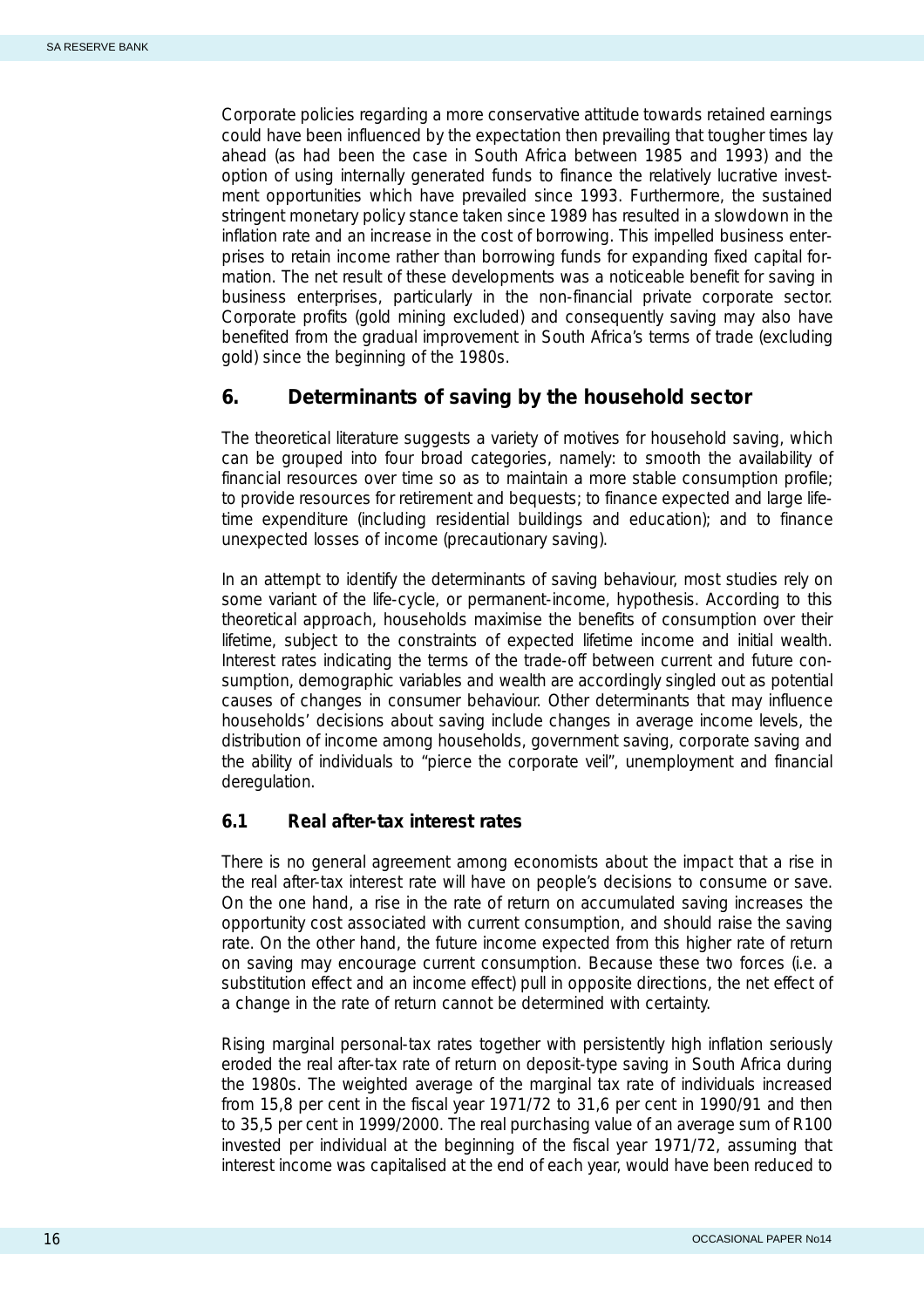<span id="page-19-0"></span>a low of R42,43 at the end of fiscal year 1994/95, before increasing moderately to R46,77 in the fiscal year 1999/2000. This loss of value was essentially caused by the progression in the scales of direct personal income tax and by the continuous inflation that put increasing numbers of taxpayers into higher income categories which have higher marginal tax rates. Graph 6 indicates that it has been only since 1996 that an average taxpayer could expect to receive a positive real after-tax return on a fixed investment over 12 months. This was on account of the recent relatively high level of nominal interest rates and the noticeable slowdown in the rate of inflation.



### Graph 6 Real after-tax return for the average taxpayer on 12-month fixed deposits

It is generally believed that households' preference for saving in the form of deposittype investment has been adversely affected by the negative to extremely low return in real after-tax interest rates. By the same token, however, this fall in the return on deposit-type investment could have encouraged the relative rise in corporate saving instead of direct saving by households.

#### **6.2 Demographic trends**

The life-cycle model of saving behaviour indicates that the overall saving rate of an economy will be influenced by the age distribution of households. This model distinguishes between stages in the normal life-cycle: dissaving among young adults engaged in education and in the early stages of establishing a family, saving among older working adults and dissaving among retired people. Societies with a large section of the population in the younger age group are likely to have a comparatively low saving rate. Those with a high rate of population growth will tend to have a declining saving rate.

According to population census statistics, the section of the population of South Africa in the age group 25 to 44 years increased from 25,5 per cent in 1970 to about 28,0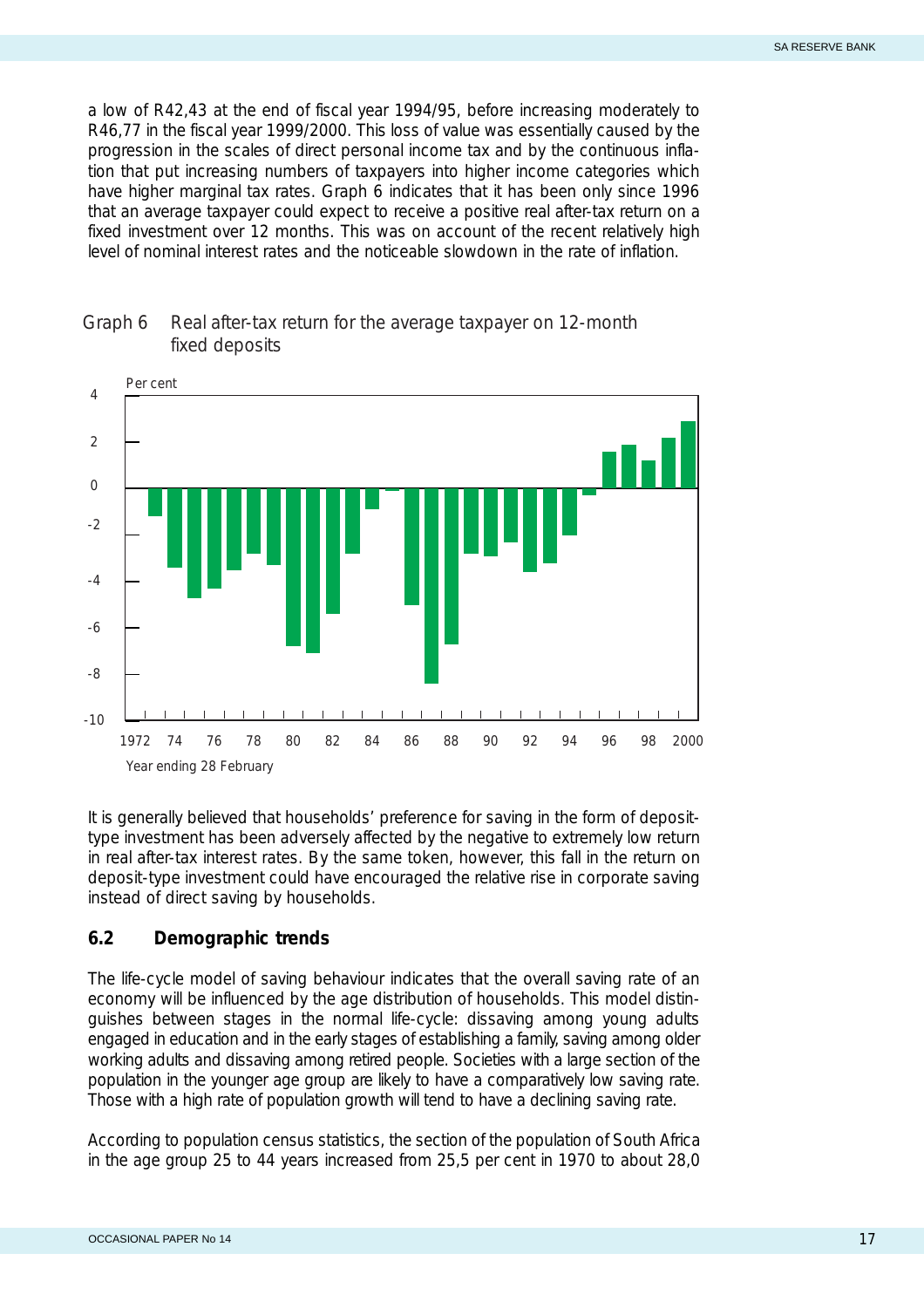<span id="page-20-0"></span>per cent in 1996. In addition, the dependency burden (the proportion of people too old or too young to be employed  $-$  i.e. in the age group under 20 years and over 64 years, as a ratio to the working-age population – those aged 20-64) declined from a ratio of 1,07 in 1970 to 0,99 in 1996. Normally, saving rates begin to rise once dependency rates begin to fall. However, if the "dependency ratio" remains relatively high and the bulk of the population is too young or too old to work, the rising proportion of younger consumers in the total population, with their greater preference for consumption than for saving, could contribute to the decline in the saving rates of private households.

#### **6.3 Redistribution of income among households**

The redistribution of real income in favour of low-income earners with a high average propensity to consume, tends to increase the proportion of domestic income that is devoted to private and public consumption and so reduces the saving rate. Transfers in the form of social pensions and social security expenditure also tend to lower the household saving rate, since these transfers alleviate the need to provide for old age, and consequently reduce people's thriftiness.

Since the beginning of the 1990s the government has been committed to equalising assistance to the elderly for all those who qualify. A phased programme was introduced and reached completion in 1994. The programme gradually increased social pension payments to eliminate any inequitable distribution of old-age assistance to all qualifying elderly members of the population. The ratio of transfers by general government to households relative to gross domestic product more than doubled from an average of about 2 per cent in the early 1980s to 4,1 per cent in 1992, before tapering off to about 3 per cent towards the end of the 1990s. Moreover, there is a high dependency ratio among lower-income earners in South Africa. This means that there is a large number of household members who depend on the income of the sole breadwinner. The situation is exacerbated by rising unemployment and the extended family relationships among a large segment of South African society. These characteristics inevitably reduce households' capacity to save.

An analysis of the information contained in various surveys of household expenditure (conducted by the Bureau of Market Research at the University of South Africa and Statistics South Africa) confirms that saving among lower-income households in South Africa is virtually non-existent. The saving rate of households with high-income earnings is notably higher than that of households classified as middle-income earners. The latest survey of income and expenditure patterns of households, namely the *October 1995 Income and Expenditure Survey of Households,* conducted by Statistics South Africa and published in September 1997, fully confirms these tendencies. This survey indicates that after most households have spent their disposable income on basic needs such as food, housing and transport, there is little or nothing left for saving.

The Gini coefficient for South Africa as a whole, which stood at 0,59 for 1995, confirms that income is not equally distributed in the country (see Hirschowitz and Orkin 1997). This uneven distribution of income is clearly reflected in households' patterns of expenditure and saving. Normally, saving ratios are expected to rise as income levels rise. However, as income inequality is an important form of consumer heterogeneity, which has received little attention in theoretical and empirical analyses, the potential links between saving and income inequality have consequently remained largely unexplored.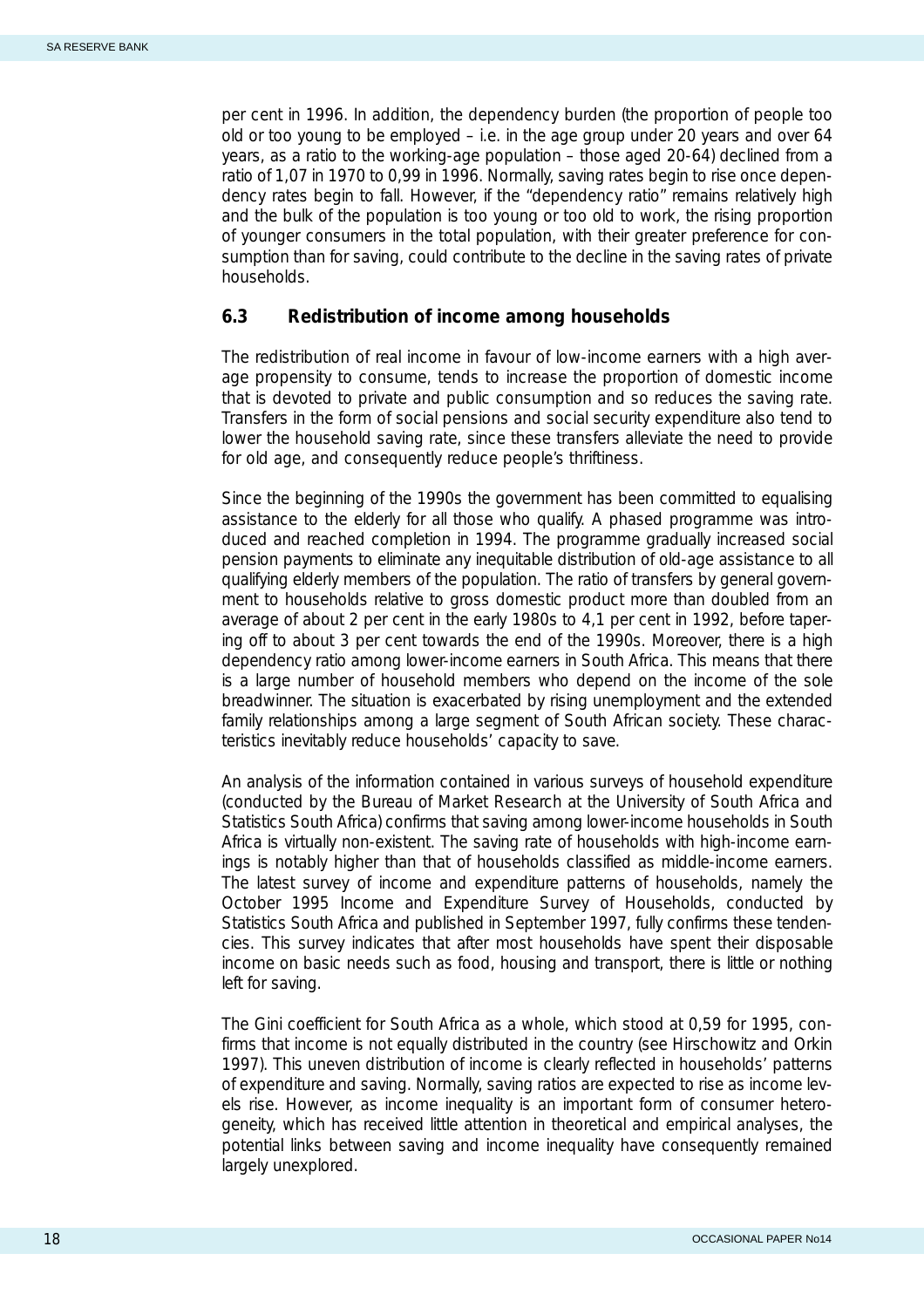#### <span id="page-21-0"></span>**6.4 Slow income growth**

Real household income growth slowed down perceptibly in the 1980s – see Graph 7. Inflation-adjusted current household income growth slowed down from 5,5 per cent per annum in the 1960s to 4,1 per cent in the 1970s and then to 2,8 per cent in the 1980s. Between 1990 and 1999 the average annual growth in real household income amounted to 2,3 per cent and since the beginning of the 1990s it has remained below the level of real household income projected by an extrapolation of the long-term trend.

The rising direct tax burden on individuals (see Section 8.2) restricted disposable income growth even further. Real personal disposable income increased at an average annual rate of 5 per cent in the 1960s and 4 per cent in the 1970s, but then slowed to 1,7 per cent per year in the period from 1980 to 1999. As a result of these developments and individuals' reluctance to come to terms with the slower pace of income growth, South Africa's household sector had a weaker propensity to save.



Graph 7 Percentage change in real income of households

### **6.5 Deregulation of financial institutions**

The deregulation of financial institutions during the 1980s created many new lending opportunities for banks and other financial institutions and gave individuals much easier access to credit facilities. This allowed households to maintain higher levels of spending than would otherwise have been possible. As a result, households' use of consumer credit facilities relative to their disposable incomes in the 1980s moved to a much higher level than in previous years – see Graph 8.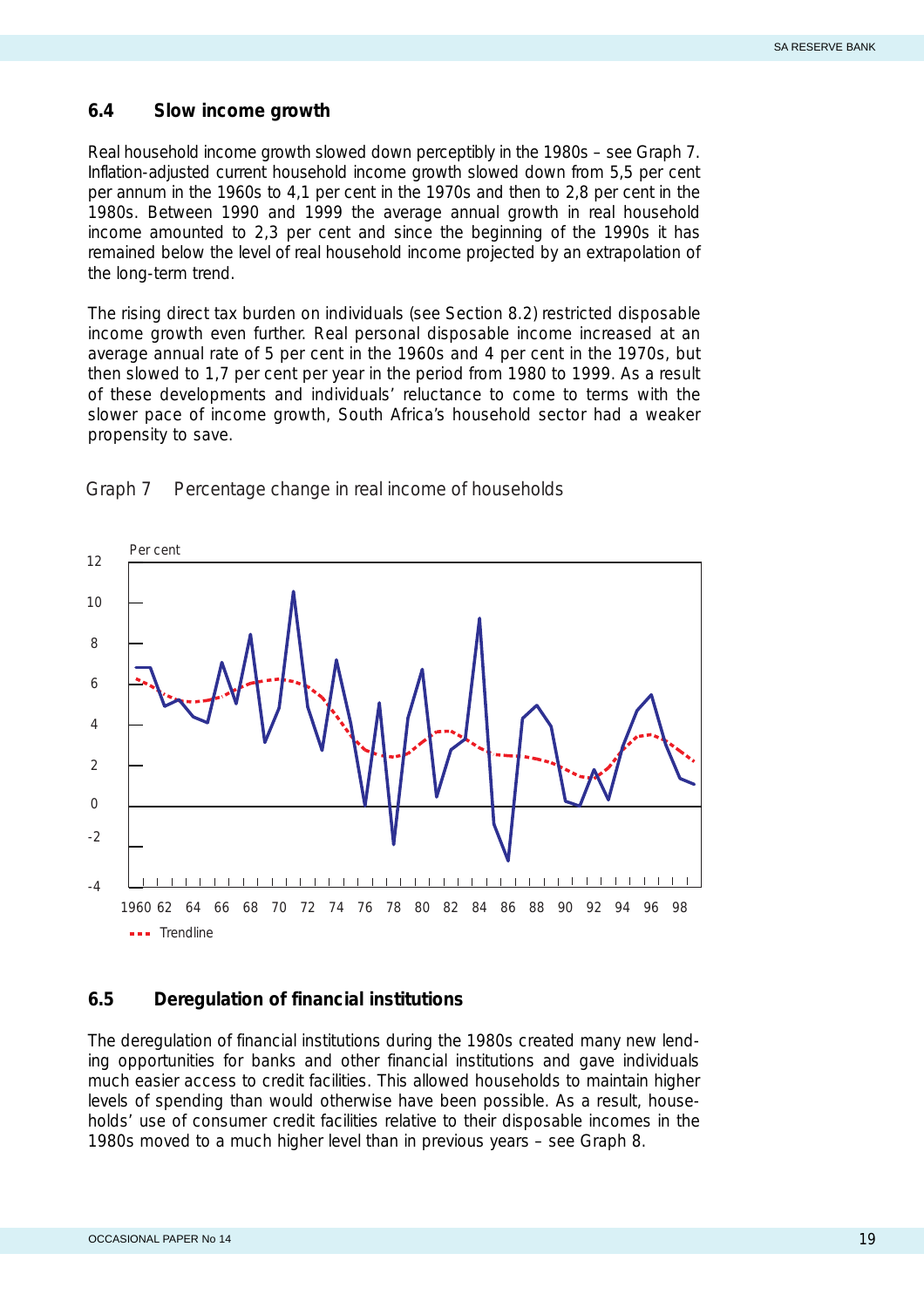<span id="page-22-0"></span>In the mid-1990s, despite the stringent application of monetary policy, several retail organisations, in joint ventures with banks, launched aggressive marketing campaigns for the use of private-label credit cards in an effort to gain market share. As these credit facilities are available to a wide spectrum of households at different income levels, this contributed to an increase in the level of consumer credit. Consequently, the ratio of consumer debt to personal disposable income rose to a high of 62,1 per cent at the end of 1997, before declining to 58,6 per cent at the end of 1999. This is still about 10 percentage points higher than the average level registered towards the end of the 1980s.

Alongside this development, the rise in asset prices disguised the rise in households' overall indebtedness. Table 5 indicates that the prices of shares listed on the Johannesburg Securities Exchange rose on average at an annual rate of 11,7 per cent over the period 1985 to 1999, whereas the price of private dwellings rose at an average annual rate of 8 per cent over the same period. As one of the most important components of aggregate household net worth, the growth in stock market wealth accelerated to a compound annual rate of 11 per cent between 1992 and 1999. In addition, housing net worth which is more important for most households than equity wealth, started to gain momentum towards the end of the 1990s and grew at a compound annual rate of 7,4 per cent between 1996 and 1999. Empirical estimates suggest that for every extra rand added to the value of shares, consump-

| 6.56<br>9.32<br>5.99<br>10.01<br>10.45<br>8.17<br>12.00<br>10.00<br>11.04<br>13.03<br>14.04<br>9.55<br>14.89<br>8.11<br>7.87<br>15.27<br>9.64<br>15.72<br>13.53<br>17.65<br>21.89<br>22.56<br>30.28<br>20.39<br>36.68<br>17.15<br>44.17<br>24.01<br>48.16<br>24.78<br>44.04<br>26.67<br>42.24<br>36.18<br>46.68<br>48.93<br>53.42<br>36.76<br>61.06<br>49.14<br>69.87<br>53.76<br>79.03<br>57.55<br>81.30<br>60.61<br>85.64<br>69.38<br>94.02<br>97.42<br>100.00<br>100.00<br>103.37<br>120.66<br>110.98<br>124.83<br>121.31<br>118.10<br>128.00<br>124.74 | Period | Houses* | Shares** |
|------------------------------------------------------------------------------------------------------------------------------------------------------------------------------------------------------------------------------------------------------------------------------------------------------------------------------------------------------------------------------------------------------------------------------------------------------------------------------------------------------------------------------------------------------------|--------|---------|----------|
|                                                                                                                                                                                                                                                                                                                                                                                                                                                                                                                                                            |        |         |          |
|                                                                                                                                                                                                                                                                                                                                                                                                                                                                                                                                                            |        |         |          |
|                                                                                                                                                                                                                                                                                                                                                                                                                                                                                                                                                            |        |         |          |
|                                                                                                                                                                                                                                                                                                                                                                                                                                                                                                                                                            |        |         |          |
|                                                                                                                                                                                                                                                                                                                                                                                                                                                                                                                                                            |        |         |          |
|                                                                                                                                                                                                                                                                                                                                                                                                                                                                                                                                                            |        |         |          |
|                                                                                                                                                                                                                                                                                                                                                                                                                                                                                                                                                            |        |         |          |
|                                                                                                                                                                                                                                                                                                                                                                                                                                                                                                                                                            |        |         |          |
|                                                                                                                                                                                                                                                                                                                                                                                                                                                                                                                                                            |        |         |          |
|                                                                                                                                                                                                                                                                                                                                                                                                                                                                                                                                                            |        |         |          |
|                                                                                                                                                                                                                                                                                                                                                                                                                                                                                                                                                            |        |         |          |
|                                                                                                                                                                                                                                                                                                                                                                                                                                                                                                                                                            |        |         |          |
|                                                                                                                                                                                                                                                                                                                                                                                                                                                                                                                                                            |        |         |          |
|                                                                                                                                                                                                                                                                                                                                                                                                                                                                                                                                                            |        |         |          |
|                                                                                                                                                                                                                                                                                                                                                                                                                                                                                                                                                            |        |         |          |
|                                                                                                                                                                                                                                                                                                                                                                                                                                                                                                                                                            |        |         |          |
|                                                                                                                                                                                                                                                                                                                                                                                                                                                                                                                                                            |        |         |          |
|                                                                                                                                                                                                                                                                                                                                                                                                                                                                                                                                                            |        |         |          |
|                                                                                                                                                                                                                                                                                                                                                                                                                                                                                                                                                            |        |         |          |
|                                                                                                                                                                                                                                                                                                                                                                                                                                                                                                                                                            |        |         |          |
|                                                                                                                                                                                                                                                                                                                                                                                                                                                                                                                                                            |        |         |          |
|                                                                                                                                                                                                                                                                                                                                                                                                                                                                                                                                                            |        |         |          |
|                                                                                                                                                                                                                                                                                                                                                                                                                                                                                                                                                            |        |         |          |
|                                                                                                                                                                                                                                                                                                                                                                                                                                                                                                                                                            |        |         |          |
|                                                                                                                                                                                                                                                                                                                                                                                                                                                                                                                                                            |        |         |          |
|                                                                                                                                                                                                                                                                                                                                                                                                                                                                                                                                                            |        |         |          |
|                                                                                                                                                                                                                                                                                                                                                                                                                                                                                                                                                            |        |         |          |
|                                                                                                                                                                                                                                                                                                                                                                                                                                                                                                                                                            |        |         |          |
|                                                                                                                                                                                                                                                                                                                                                                                                                                                                                                                                                            |        |         |          |
|                                                                                                                                                                                                                                                                                                                                                                                                                                                                                                                                                            |        |         |          |

# Table 5 Price indices of shares listed on the Johannesburg Securities Exchange and average house prices

Sources:

*Quarterly Housing Review, ABSA Bank (various issues).* 

\*\* South African Reserve Bank, *Quarterly Bulletin* (various issues).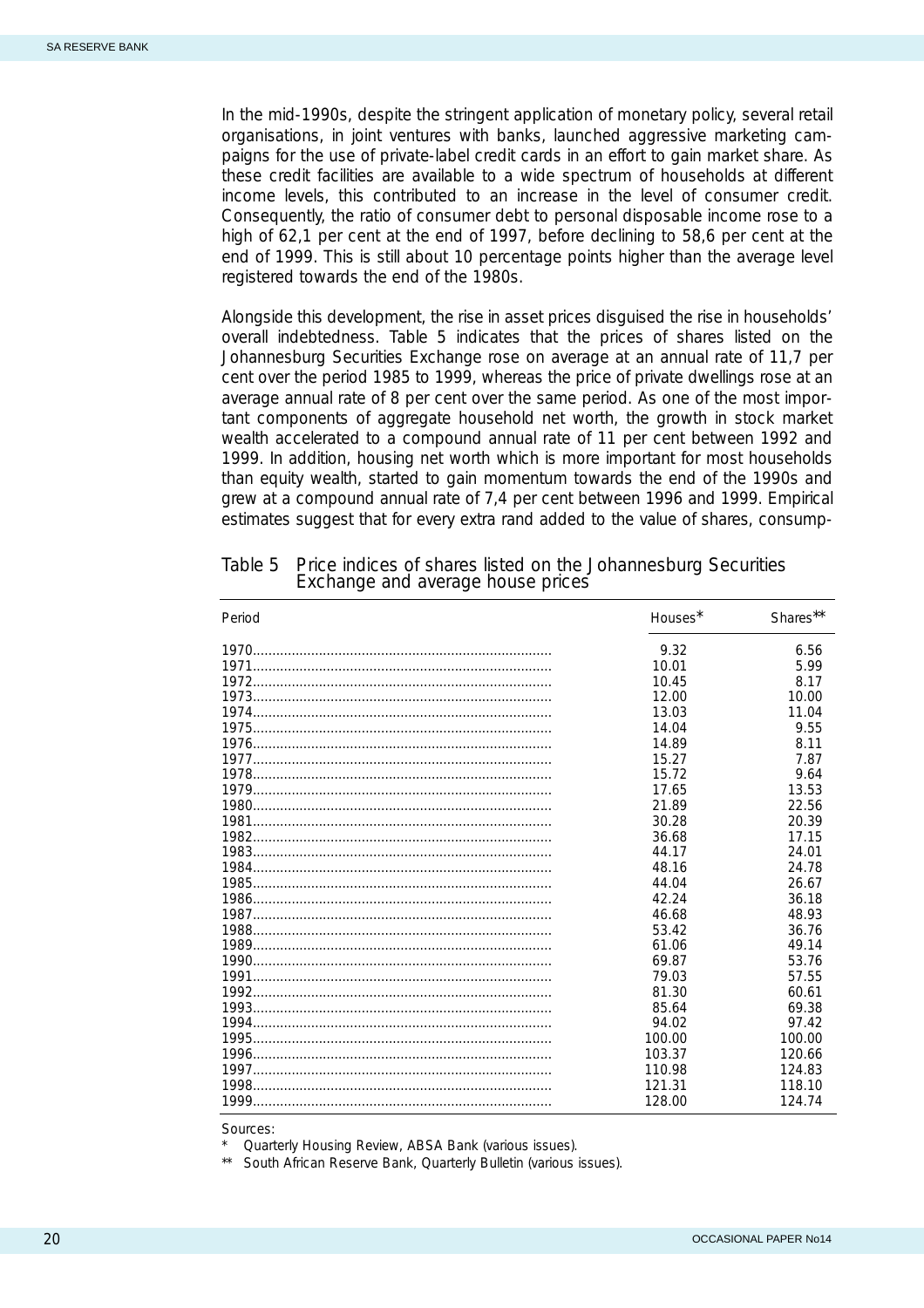<span id="page-23-0"></span>tion expenditure by households increases by between two and three cents. The wealth effect of housing is even more powerful. For every one rand appreciation in the value of the average home, household consumption rises by about six cents. These developments undoubtedly contributed to a wealth-induced increase in consumer spending and a concomitant deterioration in the personal saving rate during the 1990s.

As shown in Graph 8, the deterioration in the saving rate of households at the beginning of the 1980s coincided with the greater use of credit by private households. The lower level of the household saving rate in the 1980s and the 1990s is mirrored by the higher ratio of consumer credit to the disposable income of households. Although it is not possible to quantify the direct effect that the general deregulation of the financial sector had on saving in the 1980s, it also contributed to the rapid rise in outstanding credit and the resultant lower rate of household saving.





#### **6.6 Consumer debt and personal saving**

Personal saving is defined as the amount by which the current income of households exceeds their current expenditure. Dissaving occurs when current expenditure exceeds current income. In terms of standard accounting practices, the saving of a household or of any other organisation will be equivalent to the increase in the net asset value of the household or organisation. Increases in the credit commitments of households will accordingly cause a decline in the saving of households, unless this is counteracted by similar or stronger increases in their assets. Generally speaking, an inverse relation can be expected between increases in households' use of consumer credit and their saving over time.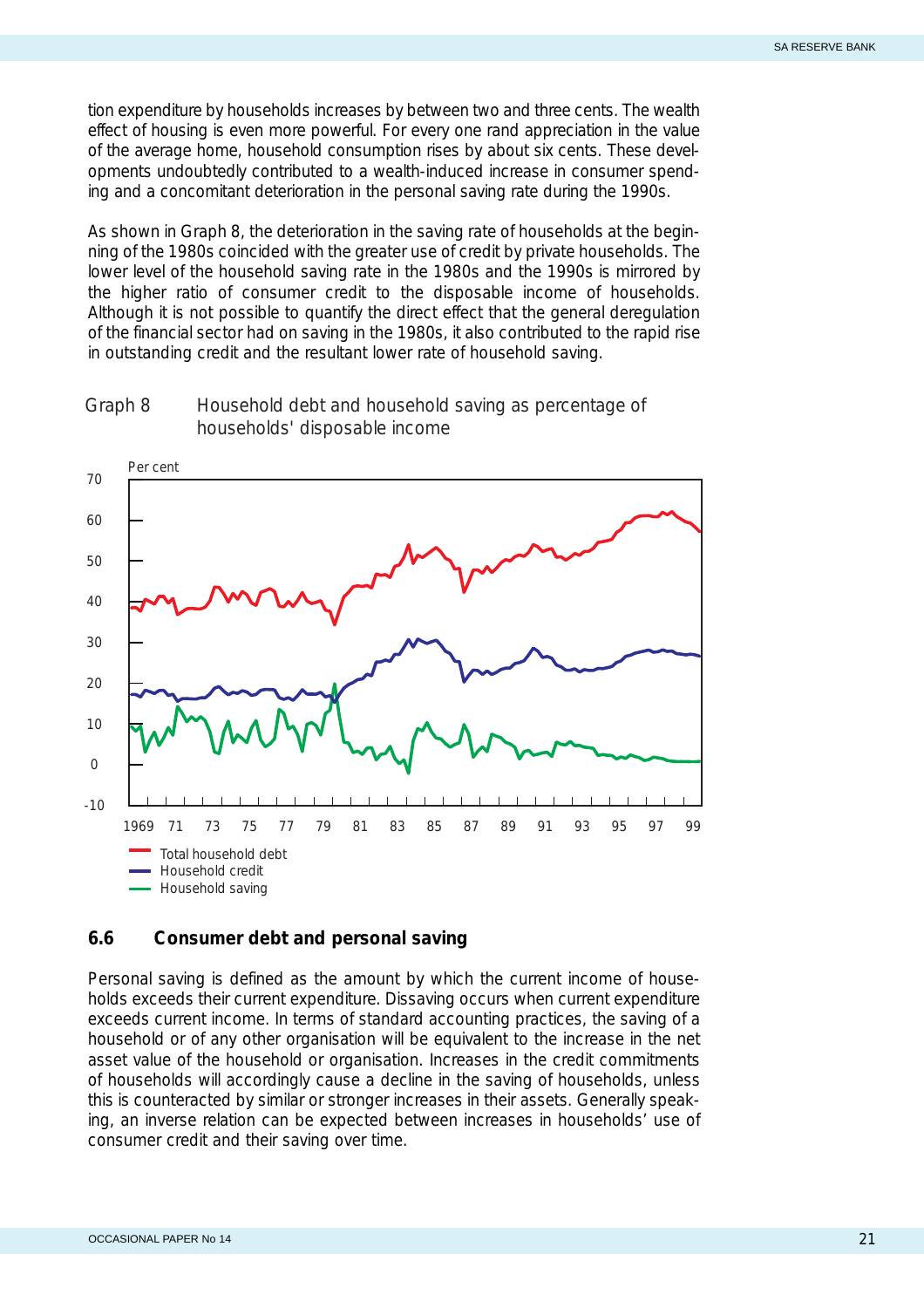<span id="page-24-0"></span>Graph 8 illustrates the inverse relation between household debt and saving ratios. The deterioration in households' saving ratio at the beginning of the 1980s coincided with private households' greater use of credit. The lower level of the saving ratio since the 1980s is also reflected in the higher ratio of consumer debt (total of household credit and outstanding mortgages) to the disposable income of households.

This relation has also been observed in other countries since the 1980s (see OECD *Economic Outlook* – various issues). Moreover, as in these countries, the steady rise in the prices of assets in South Africa, such as fixed property and shares, increased the wealth of private households and also increased their ability to borrow. As shown in Graph 9, the ratio of consumer debt to the total assets of private households or the "capital gearing", increased from an average of about 17,5 per cent between 1975 and the beginning of the 1980s to 19,4 per cent in the 1990s.



Graph 9 Income and capital gearing of households

After an initial increase in the debt to assets ratio from 18,5 per cent in 1988 to nearly 20,0 per cent in 1990, the tightening of monetary policy and relatively high real interest rates helped to restrain the demand for credit and consequently this ratio fell to an average of 18,7 per cent between 1992 and 1994. Since the beginning of 1995 the "capital gearing" of private households has deteriorated again, to a level of 20,0 per cent in 1998, as households increasingly turned to credit to finance their higher levels of consumption expenditure, pushing their saving ratio to even lower levels. In 1999, the debt to assets ratio of households declined to 18,7 per cent. Similarly, the sharp increase in consumer debt together with high interest rates led to an increase in the cost of servicing consumer debt. Graph 9 shows that the debt service ratio or "income gearing" rose from a recent low of about 8,4 per cent in 1993 to a high of 12,8 per cent in 1998, before receding to 10,8 per cent in 1999.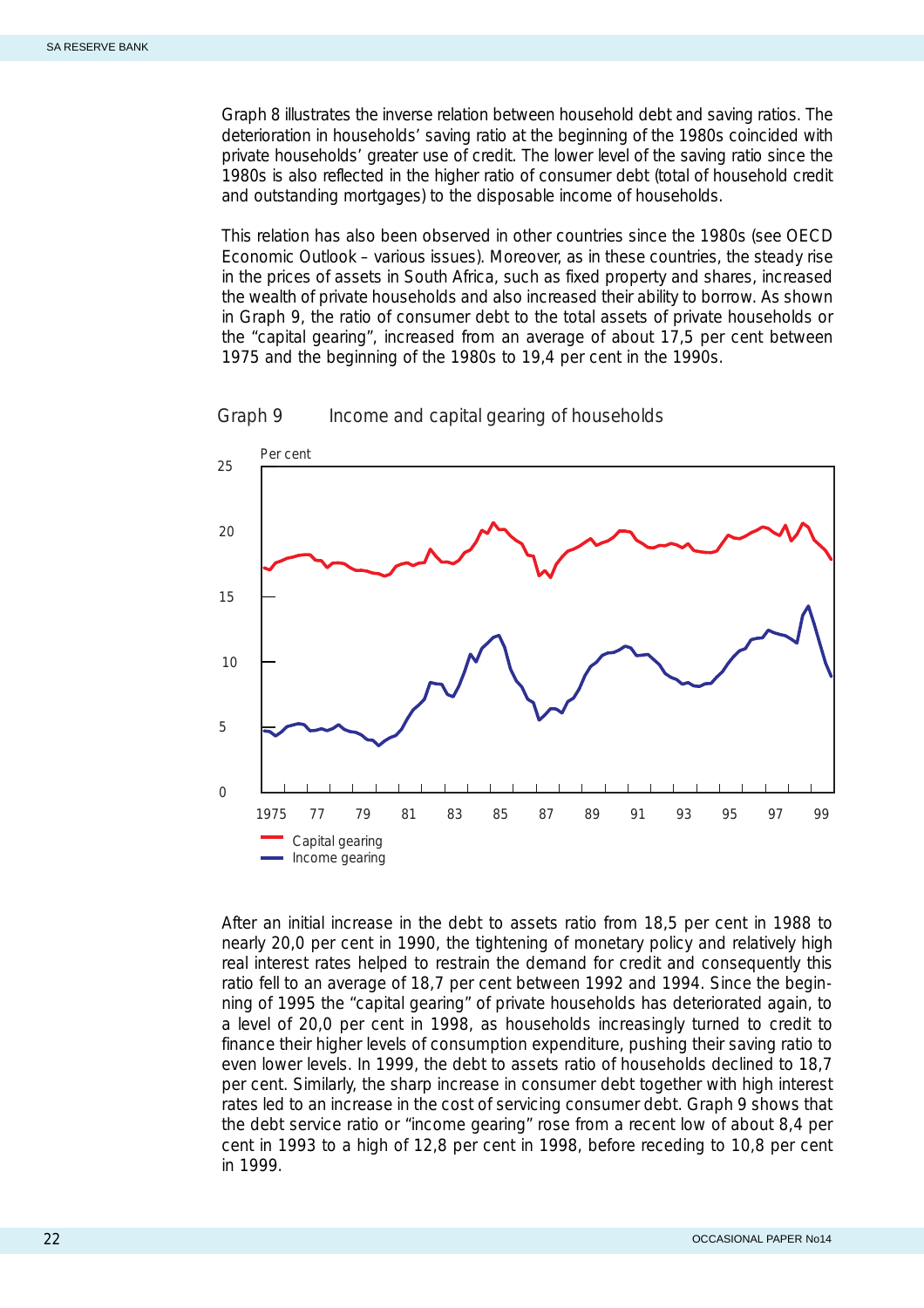<span id="page-25-0"></span>The recent improvement in the "capital and income gearing" of household was the net result of a gradual decline in interest rates from their high levels in the second half of 1998. This was reinforced by the curtailment of consumption expenditure, especially on durable consumer goods, and the fact that real income growth improved because of a slowdown in the year-on-year rate of overall consumer price inflation.

A variety of macroeconomic and socioeconomic factors could, therefore, have contributed to the increasing demand for consumer credit. Firstly, higher income and wealth, greater stability of income and the consequent increase in consumer confidence among the new entrants to the modern segment of the economy during the post-transition period in South Africa have increased these households' willingness to both spend and borrow.

In addition, the total increase in credit card loans by banks and certain retail chainstores has been supported by aggressive marketing by these institutions through accompanying promotions and by offering reduced fees and rates to penetrate markets. Among other things, this has greatly facilitated the mass marketing of credit to individuals who are not bank customers and who live outside banks' traditional service areas. The heightened competition among suppliers naturally attracted some marginal borrowers. The adverse selection of credit risks has increased the sustained high level of consumer debt and contributed to a decline in asset quality at some of the lending institutions.

Prior to 1994, several groups of the population have been unable to borrow from the banking sector because of factors such as low income or the lack of a creditworthy track record. These constraints have begun to ease in recent years. Many households in these categories now have sharply rising disposable incomes and they are beginning to spend their new wealth on expensive durables such as cars, furniture and other household equipment. Much of the increased spending is on credit, fuelled by a desire for conspicuous consumption to impress the neighbours and family. In addition, increasing numbers of the younger generation across the population spectrum are apparently gripped by status, image, labels and material goods as a way to demonstrate their wealth.

#### **6.7 Contractual and discretionary saving by households**

South Africa has a well-developed contractual saving industry. The assets of insurance companies alone amounted to well over 80 per cent of annual gross domestic product between 1995 and 1999. If pension funds are included, the ratio of these institutions' total assets to gross domestic product rose substantially and compare favourably with similar ratios in advanced economies. There is an advanced and sound pension system comprising old-age pension and occupational pension schemes. In addition, the insurance business is also well-developed; in fact, the country has one of the highest levels of insurance premium payments relative to gross domestic product in the world. Total life and non-life gross premiums, including contributions to insured pension schemes, amounted to about 11 per cent of gross domestic product during the 1990s.

Approximate estimates of contractual saving flows can be obtained by calculating the gross flow of funds from private households to the traditional mobilisers of contractual saving, such as insurance companies and pension funds. Discretionary saving can be derived by subtracting the estimate of contractual saving from the estimate of aggregate household saving. The overall level of saving in South Africa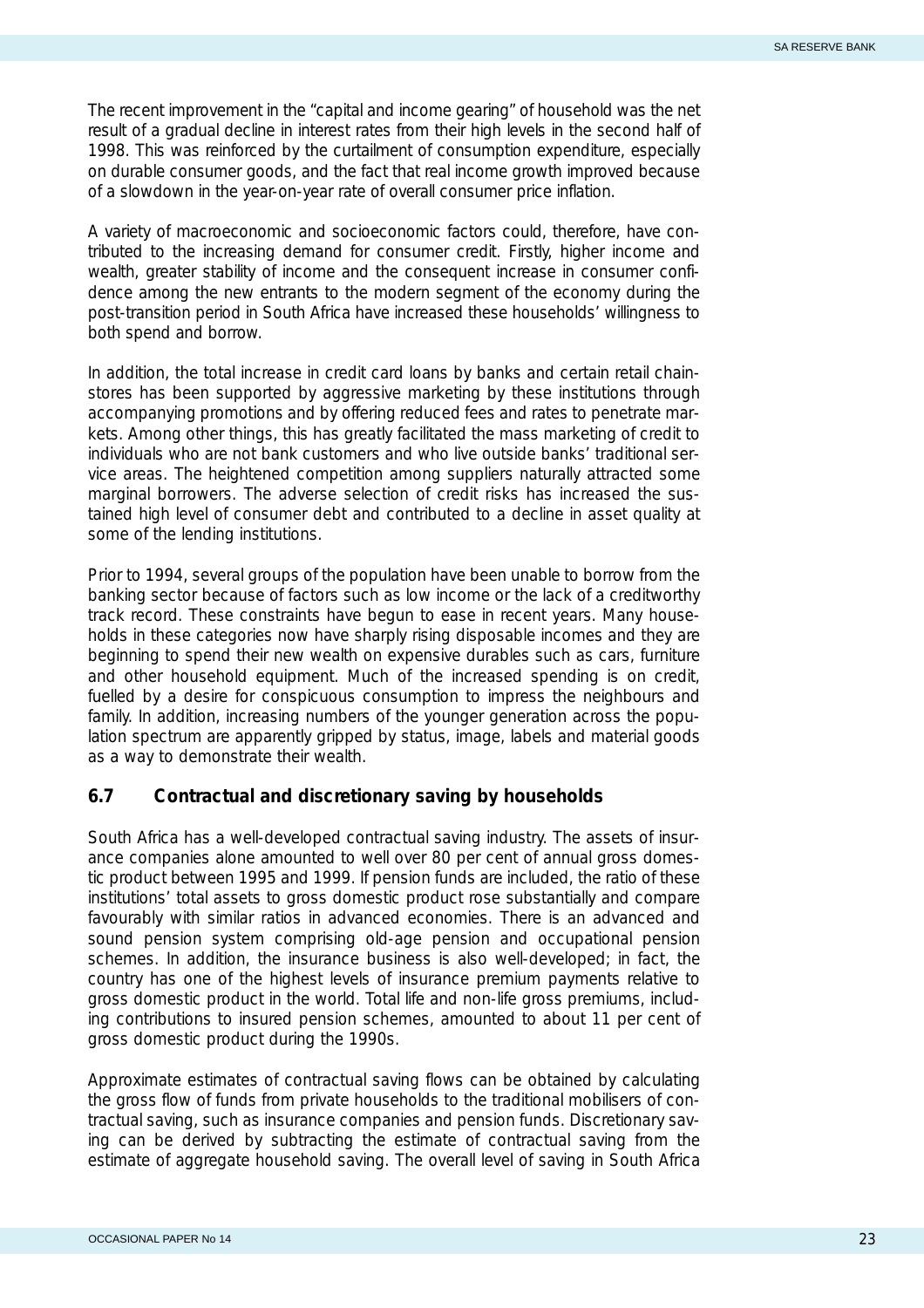<span id="page-26-0"></span>has declined, but gross contractual saving has increased – rising from an average of about 5 per cent of gross domestic product in the 1970s to about 8,7 per cent in the second half of the 1980s. In 1991 it rose to 12 per cent before falling back to approximately 5 per cent in 1999.

Owing to the development of sophisticated financial institutions in South Africa, the impact on saving by the household sector is that private households generally save with contractual saving institutions and borrow from banks and other financial institutions. Graph 10 contrasts the net dissaving of households at these discretionary saving institutions with their saving at contractual saving institutions.



Graph 10 Contractual and discretionary saving by households as percentage of gross domestic product

The information in the graph indicates that contractual saving in South Africa increased substantially in the 1980s and remained at a high level throughout the first half of the 1990s, whereas net discretionary saving turned into net dissaving. These developments were materially affected by taxation policies, the high rate of inflation, the redistribution of income among households in favour of the lower income groups, slow income growth combined with households' attempt to maintain living standards by using credit, and the fact that individuals were channelling more of their saving into inflation-hedging instruments.

The macroeconomic significance of the distinction between contractual and discretionary saving is of limited use. The dissaving by households with discretionary saving institutions is the result not only of decisions which individuals take about saving, but also of the investment decisions that these institutions make. Banks, in particular, have extended increasing amounts in loans to households to finance housing and consumer spending to such an extent that the banks' net lending to households exceeds the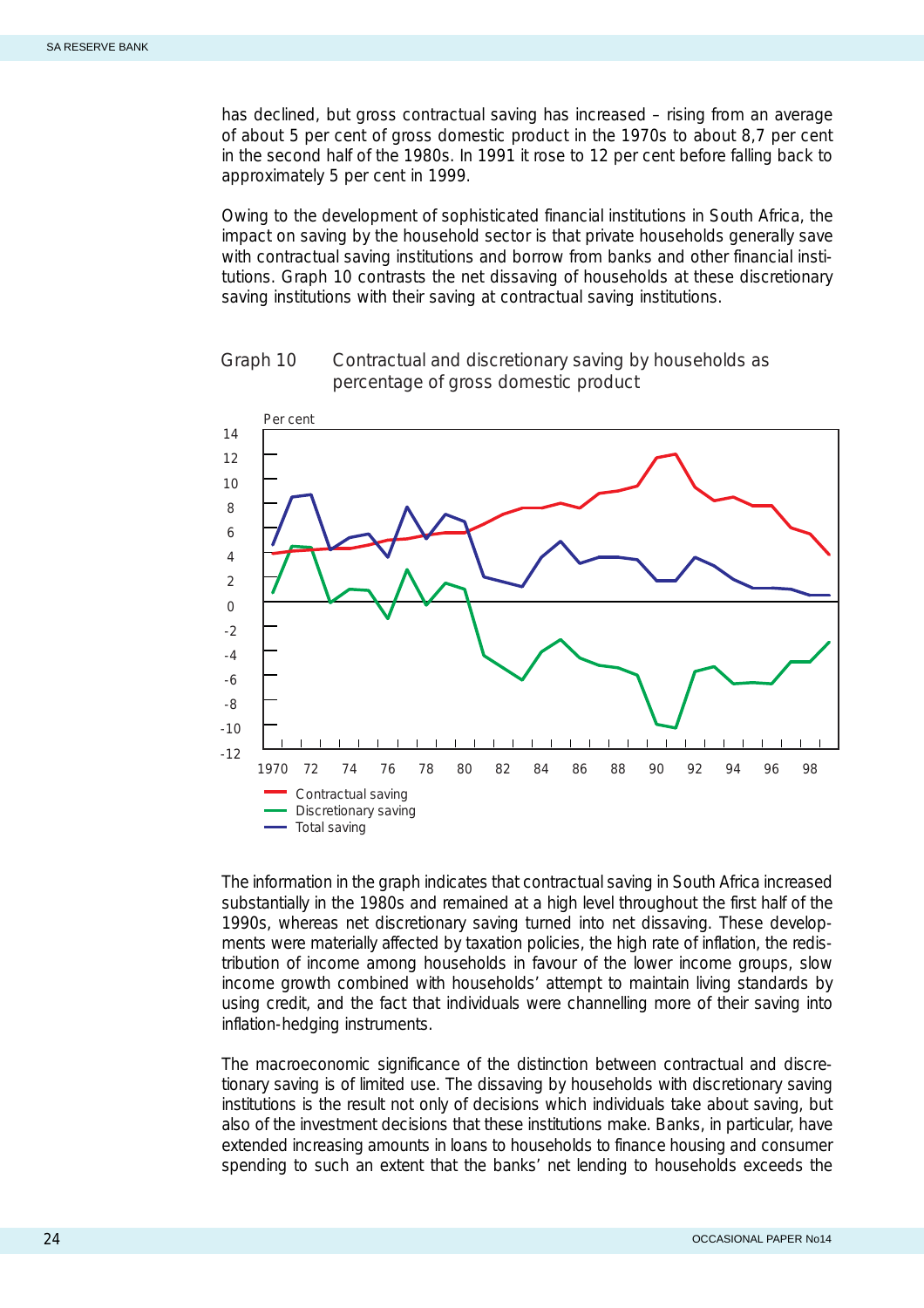<span id="page-27-0"></span>increase in households' deposits at banks. To fund these lending operations, banks are relying on funds obtained in the wholesale market, for example, contractual saving institutions such as insurance companies and pension funds. Contractual saving institutions invest mostly in marketable government and private-sector securities and directly allocate only limited funds to private households and individuals. The classification of household saving as contractual saving and discretionary saving is therefore of limited significance – it is more an institutional classification of household saving and reveals little about the actual underlying propensity of private households for saving.

#### **7. Interdependence of sectoral saving**

There is good reason to believe that the saving of households and that of companies are interrelated. The relative stability of the overall private-sector saving rate has already been noted. The explanation most often put forward for this stability is that households are able to "pierce the corporate veil" and perceive corporate saving decisions as saving actions taken essentially on their behalf. So people see corporate saving as an extension of, and a substitute for, saving at the household level.

Therefore, the concern that has been raised in recent years about the inadequacy of personal saving in South Africa, may not be too serious. The overall level of saving, and the evolution over time of the national or domestic saving rate, is far more important than the composition of saving.

An alternative measure of personal saving using flow-of-funds data corroborates the finding that the household saving rate weakened over time, but not to the same extent as indicated by the more comprehensive national accounts estimates.

Graph 11 compares the patterns in personal saving on the basis of the national accounts and the flow-of-funds estimates. Relative to the gross domestic product, the differences between the two estimates averaged 1,7 percentage points from the



#### Graph 11 Household saving as percentage of gross domestic product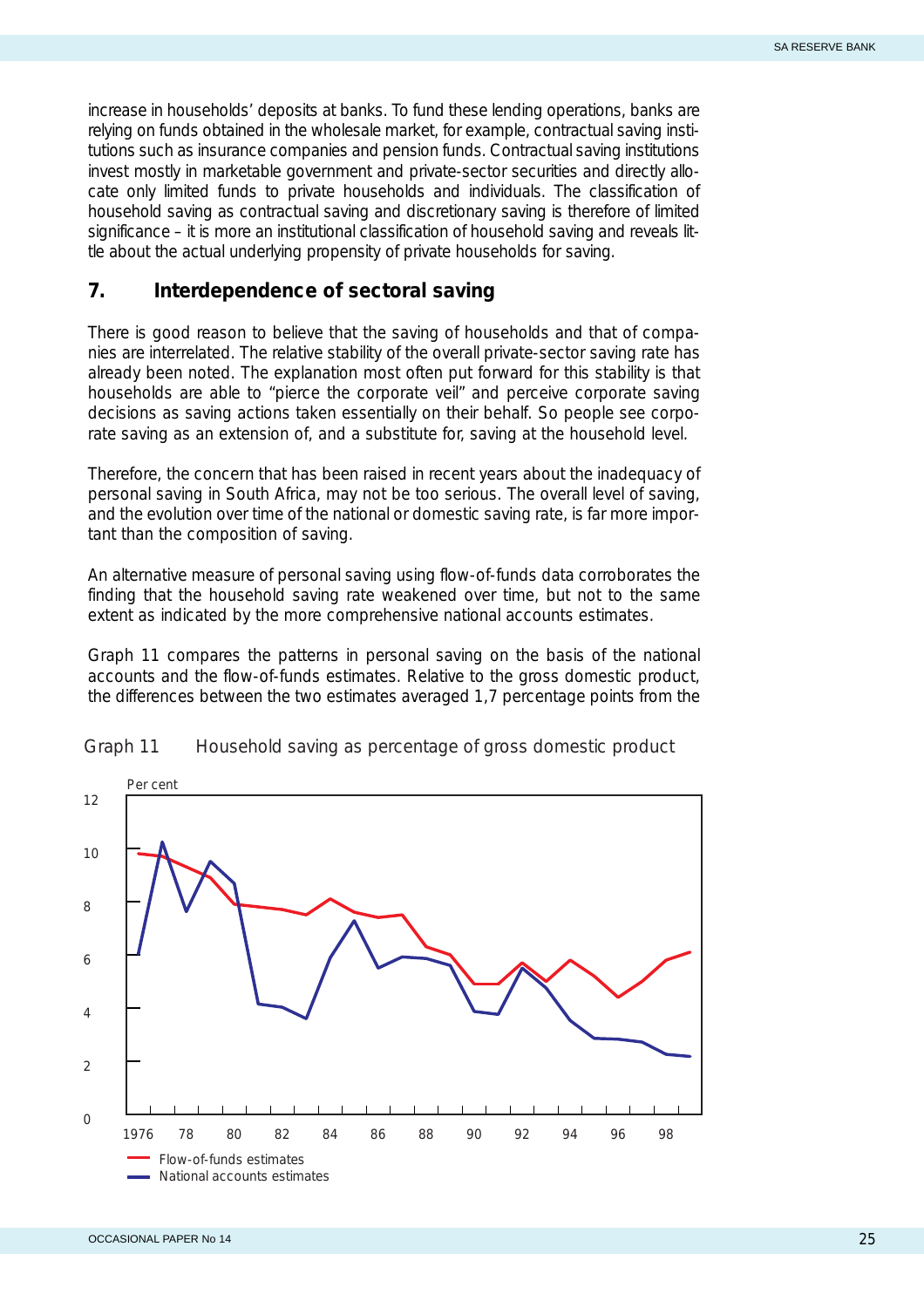<span id="page-28-0"></span>late 1970s to the mid-1980s. In the past decade, however, the gap between the two has grown to an average of 1,9 percentage points.

Perhaps of more importance to the economy at large and to financial markets than the level of the saving rates calculated by the two methods mentioned above, is the fact that an increasing share of personal saving has gone into acquiring financial assets during the 1980s and the 1990s. This means that private households have been supplying a large volume of funds to financial markets, in this way probably dampening the relatively high real interest rates. Furthermore, the high level of inflation in South Africa over the long term caused distortions which encouraged people to concentrate their personal saving in risk-avoiding institutions and financial assets in preference to riskier undertakings and fixed assets. Because of these developments, almost 77 per cent of private households' saving during the 1990s has been put into financial assets, compared with 60 per cent in the 1970s and 65 per cent during the 1980s (see Graph 12).



Graph 12 Households' financial assets and fixed assets as percentage of total assets

The tendency of private households in recent years to build up their financial assets at an unprecedented pace has hardly been noticed. Attention was mostly focused on debt-to-income ratios and repayment burdens. What seems to have happened is that households, at least in the aggregate, have taken further steps to expand both sides of their balance sheets – see Graph 13. This is probably a manifestation that the public is increasingly becoming financially sophisticated – a public which over the years has, for example, allocated income towards tax-immune types of assets and consequently has required larger borrowing to support ordinary consumer spending.

 $\overline{1}$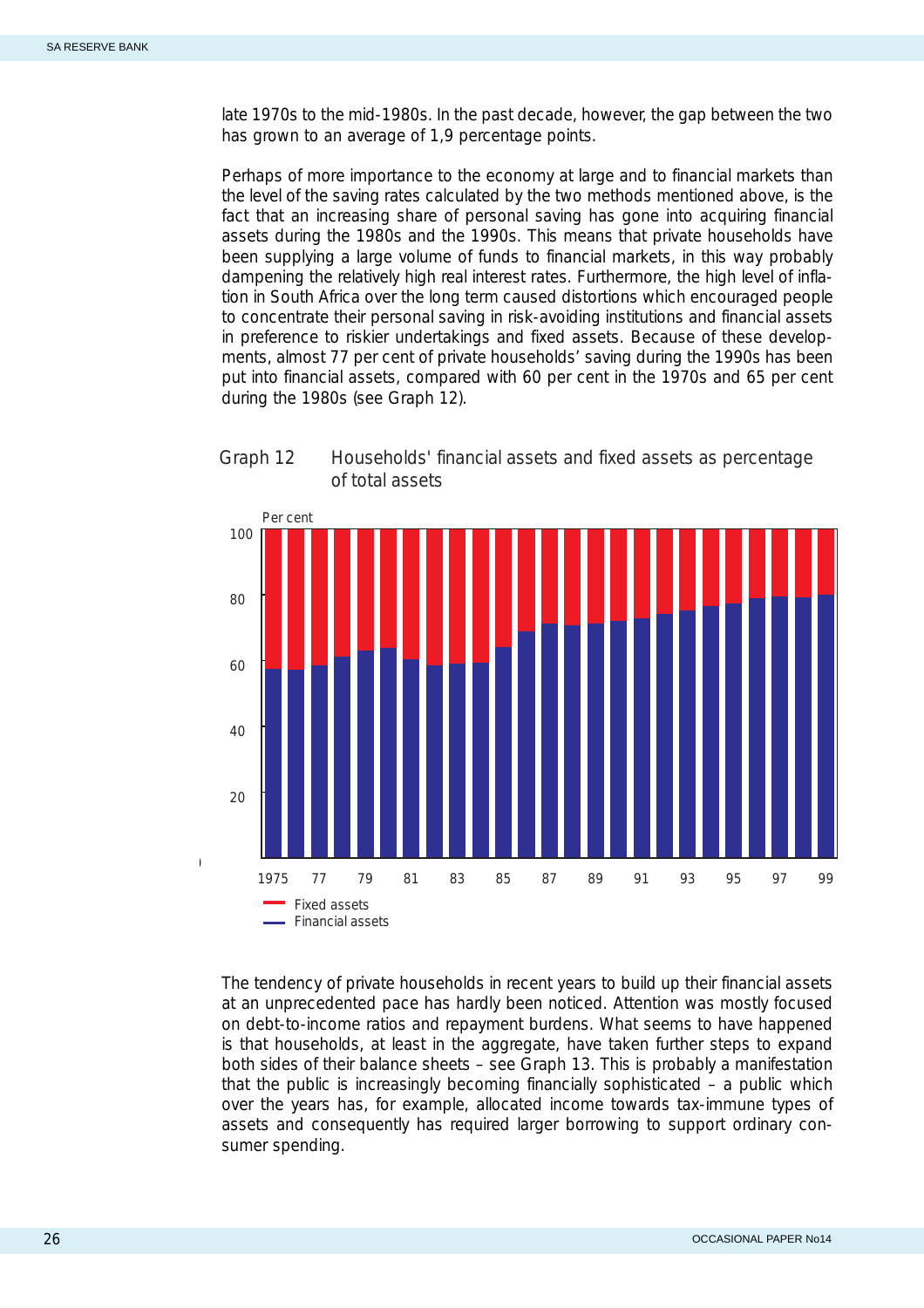<span id="page-29-0"></span>



## **8. Measures to strengthen the domestic saving rate**

The current saving rate of the South African economy is widely regarded as too low to support a sufficiently high economic growth rate. Government's "Growth, Employment and Redistribution Strategy" (GEAR) indicates that the aggregate saving rate will have to be raised to 23 per cent of gross domestic product in order to support an average growth rate of more than 4 per cent per year in real income. In 1999 the saving rate amounted to only 14,8 per cent of gross domestic product.

#### **8.1 The relationship between interest rates and saving**

One of the central issues in analysing the saving behaviour of countries is the relationship between changes in real interest rates, saving, investment and economic growth. During the 1970s, a familiar view was that an increase in real interest rates in developing economies should encourage saving and expand the supply of credit available to domestic investors, in this way enabling the economy to expand more quickly. Although several liberalisation programmes supported by the international financial institutions over the years have had as their explicit objective to raise interest rates from levels that in many cases were significantly negative in real terms, the impact on domestic saving and capital formation has been unclear.

In addition, empirical literature during the 1990s also found little consensus on the interaction between saving and the level of real interest rates. In a number of developing and especially in low-income developing countries, researchers have been unable to detect a significant effect which changes in real interest rates have on domestic saving. Empirical evidence in developing countries suggests that in the majority of cases the outcome of consumption growth after changes in real interest rates came close to zero, which implies a negligible response in aggregate saving to the real rate of interest.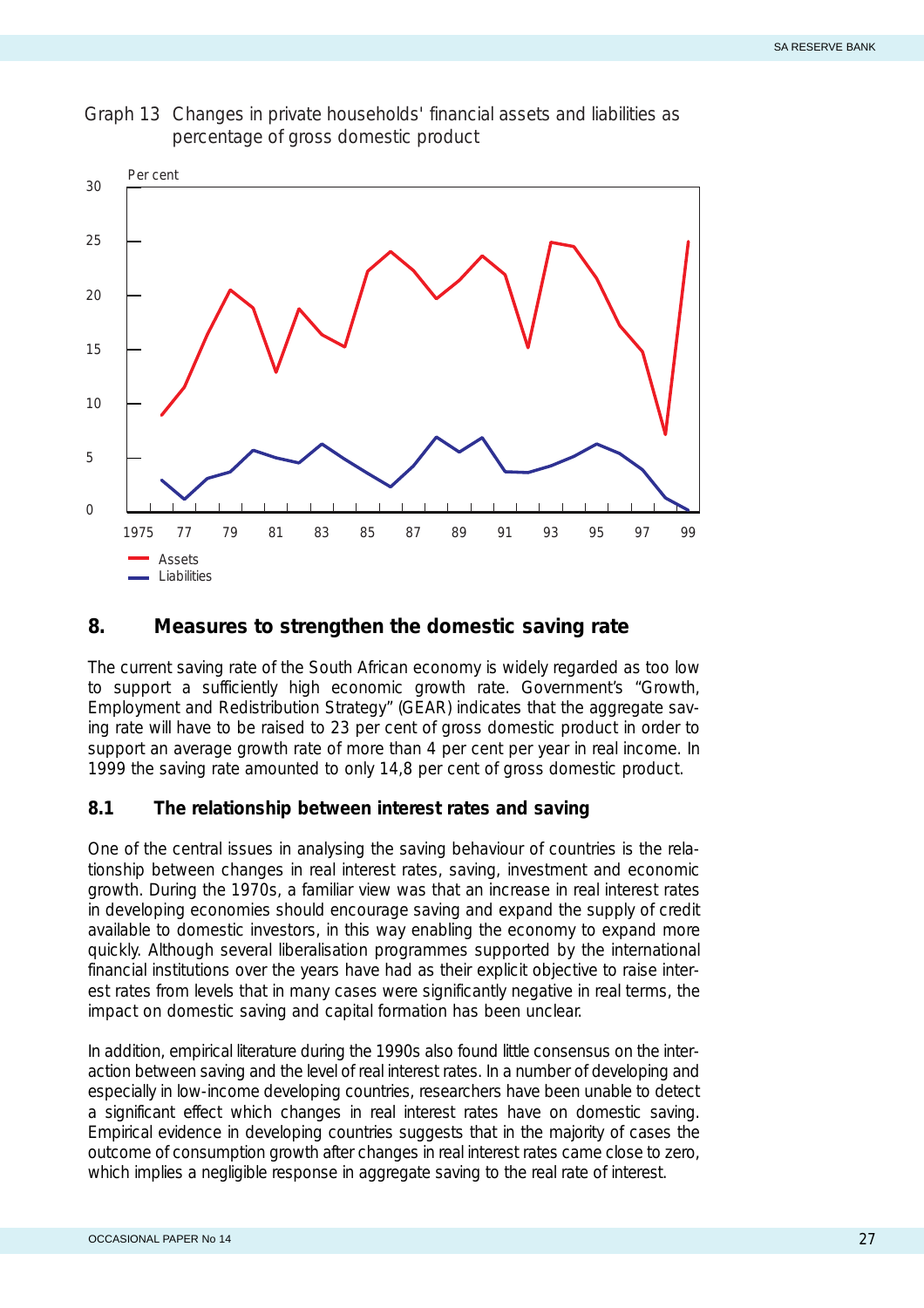Although there are a few examples (mainly industrialised countries) where the economies of countries show a greater responsiveness to changes in real interest rates, the general finding is that a low interest-rate sensitivity of final consumption expenditure is mostly related to relatively low income levels, and to situations where spending on necessities constitutes a high portion of overall household expenditure.

In developing countries and particularly among low-income communities, consumption tends to be related more to subsistence considerations. If households first have to achieve a subsistence consumption, the portion of their budget left after satisfying basic needs, is normally negligible. Consequently the elasticity of substitution and the interest-rate sensitivity of household saving will be close to zero.

The share of discretionary consumption relative to necessities in the budgets of lowincome households can also contribute to a lower elasticity of substitution. If the consumption of necessities such as food is less substitutable over time than the consumption of other goods, then the elasticity of substitution will be lower for households with a larger proportion of necessities in their consumption pattern than for households where such goods are less important. Accordingly, for relatively lowincome communities where the budget shares of food and other necessities are relatively high, the interest-rate elasticity of saving would be relatively low. In South Africa, households' consumption expenditure on food (including purchases from restaurants and hotels) accounts for 23 per cent of total expenditure. This is substantially higher than the average of 13 per cent recorded by high-income countries.

Another reason that saving may be less responsive to changes in real interest rates in low- and middle-income countries is because these countries are characterised by pervasive liquidity constraints. This implies that consumption growth in such economies is more likely to follow income growth than changes in expected rates of return. However, financial liberalisation should reduce the severity of borrowing constraints. In addition, this should increase the interest-rate sensitivity of private saving. The liberalisation of South Africa's financial markets during the second half of the 1980s and the surge in credit card facilities issued by popular retail institutions during the mid 1990s, reduced the presence of liquidity and borrowing constraints. It is conceivable that these innovations could have increased the overall interest-rate sensitivity of aggregate household spending. However, it is not surprising (taking into account all the various determinants of household saving) that the result is not robust.

The empirical findings of research on the interest-sensitivity of saving, undertaken by the International Monetary Fund in the 1990s, show that for the poorest countries a one percentage point increase in real interest rates should elicit an increase of only about one-tenth of a percentage point increase in the saving rate; in the middle-income countries (including South Africa) the rise in the saving rate in response to a one percentage point increase in the real rate of interest should amount to about half a percentage point, but for the wealthiest countries the increase in the saving rate relative to a similar change in the real interest rates was about two-thirds of a percentage point.

The general conclusion drawn from this analysis is that higher saving rates may not be forthcoming, even with relatively large increases in real interest rates, especially if the particular country is at the lower end of the income spectrum. However, even in the case of low-income countries, a change from negative to positive real interest rates, despite the fact that the change might have little impact on saving, may still be desirable from the point of view of macroeconomic stability and of improving the efficiency of investment.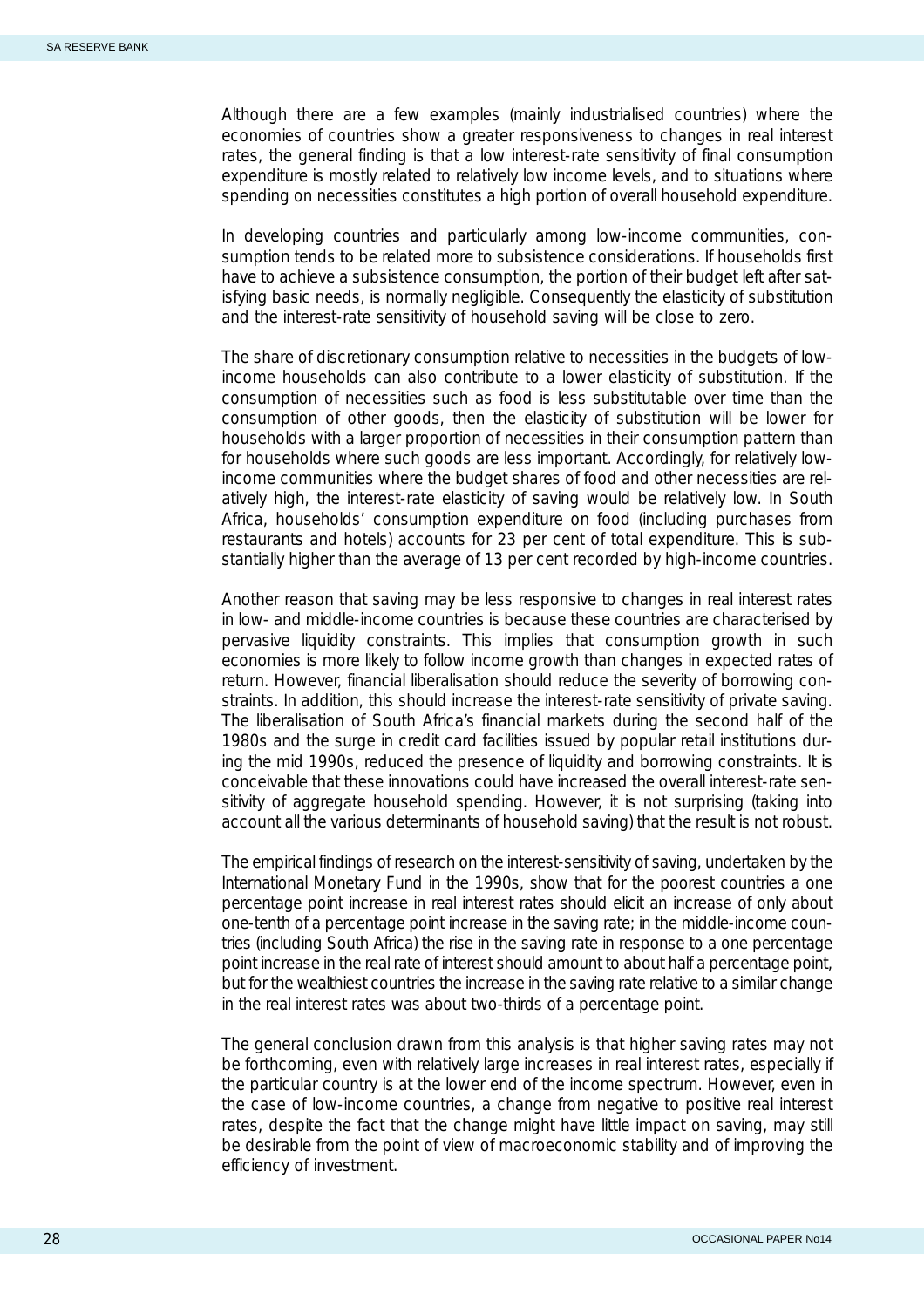## <span id="page-31-0"></span>**8.2 The relationship between taxes and saving**

The usual method that governments employ in an attempt to influence saving behaviour is to exempt investment income in full or partially from income tax. The underlying idea is to influence the marginal rate of return on accumulated saving in order to influence the flow of saving.

If all investment income is accorded exactly the same tax treatment, a change in the tax rate will have an identical effect on the marginal after-tax rate of return on all forms of saving. Because of the offsetting substitution and income effects, the net change in overall saving flows arising from such a tax change is uncertain. The saving rate could be either raised or reduced because of such a tax change. Therefore the government has a limited ability to influence the private saving rate through adjustments in the after-tax rate of return on saving.

Although most of the empirical literature does not present clear evidence that the effect of taxes on saving is either statistically significant or quantitatively important, a recent investigation into the relation between taxation and the household saving rate based on data from OECD countries, provides meaningful evidence of the impact of taxes on household saving. In particular, changes in income tax (including capital income and wages) were shown to have a far more negative effect on the household saving rate than on consumption expenditure (see Tanzi and Zee 1998).

The increase in total taxes paid by the household sector in South Africa relative to gross domestic product since the beginning of the 1980s has been accompanied by a decline in gross saving by households (see Graph 14). A split of the taxation paid by households between income tax and consumption taxes shows that income



#### Graph 14 Total taxes and gross saving by households as percentage of gross domestic product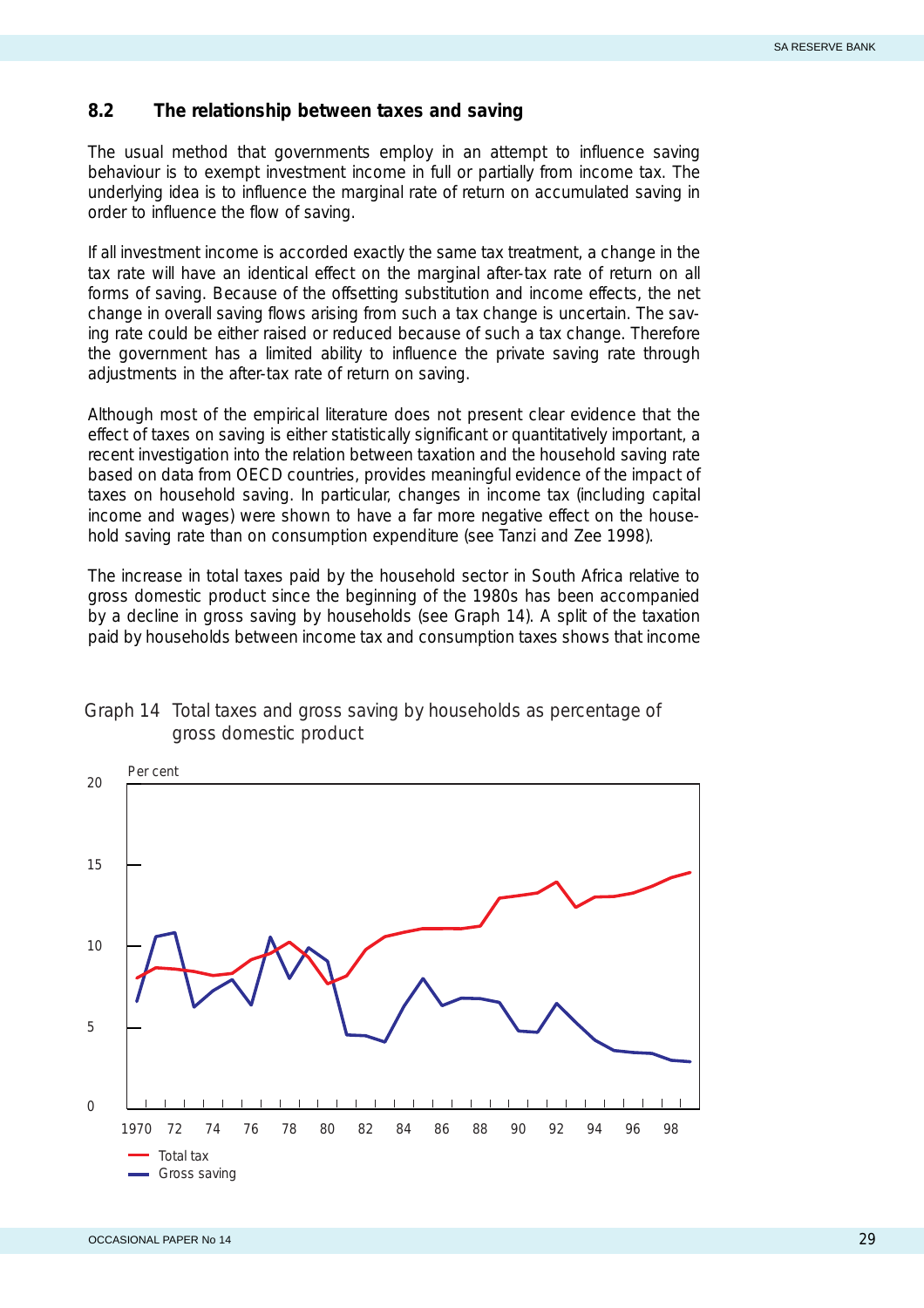<span id="page-32-0"></span>*3 The underlying assumptions are that the interest elasticity of saving is positive and that the income elasticity of consumption is less than unity in the short term.*

tax, as a ratio of gross domestic product, rose at a much faster rate from the beginning of the 1980s than the corresponding ratio of consumption taxes (see Graph 15). Therefore, according to differences between the impact of income taxes and consumption taxes on household saving (see Tanzi and Zee 1998), and given the high average propensity of households in South Africa to consume from disposable income, a move to make income tax less important than consumption taxation could lead to a higher rate of aggregate household saving.3

#### Graph 15 Income and consumer tax as percentage of gross domestic product



The loss of tax revenue due to tax concessions could give rise to an increase in the budget deficit if it is not accompanied by a reduction in government expenditure or an increase in other government revenue. The use of tax incentives to stimulate saving may therefore turn out to be counter-productive: tax incentives may or may not increase private saving, but will cause a loss of tax revenue and a probable decline in government saving. The overall saving rate is more likely to fall if the tax-paying community does not save the full benefit of the tax cut.<sup>4</sup>

The effect of introducing tax incentives to encourage specific forms of saving would be to achieve a one-off permanent shift in saving flows to those forms of saving that are favoured by the change in tax. Once the tax concession is fully capitalised in the price of a financial asset, it forms an integral part of the return to the form of saving it was designed to encourage. A lasting effect on the overall flow of saving accordingly requires not merely the introduction of incentive measures, but also their continuous improvement.

In short, tax incentives to influence saving behaviour are far more likely to influence flows to the various forms of saving, rather than to have a lasting impact on the over-

*4 In a study done by Corbo and Schmidt-Hebbel on saving in developing countries, the authors tested the sensitivity of private saving to improvements in public saving generated by tax increases and expenditure reductions. The findings of the study indicate that if saving by the general government increased by 1 percentage point of gross domestic product through a reduction in consumption expenditure, saving by the private sector would be reduced by 0,16 to 0,50 percentage points of gross domestic product depending upon the model specifications regarding the expected permanence of the increase in government saving.* 

*Likewise, if government saving is increased by 1 percentage point of gross domestic product through an increase in taxes, private saving would be reduced by 0,48 to 0,65 percentage points of gross domestic product depending upon the model specifications of the expected permanence of the increase in government saving.*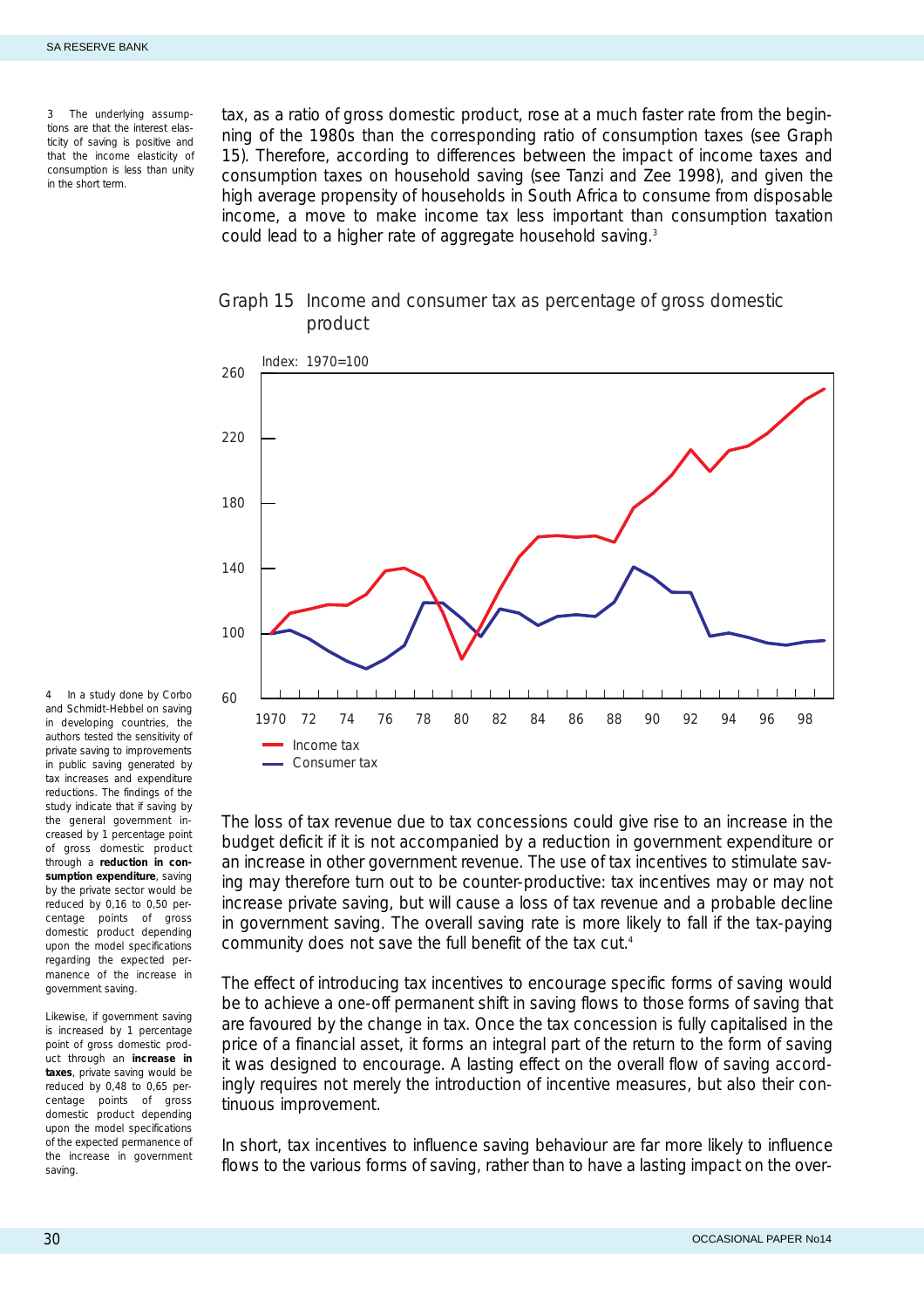<span id="page-33-0"></span>all saving rate of the economy. Given all the uncertainties about the effectiveness of government policies to alter private saving, direct actions to increase the domestic saving rate by cutting budget deficits (from the expenditure side) and raising government saving seem a much surer way to strengthen the national saving effort.

### **9. Summary and conclusion**

Total private-sector saving relative to gross domestic product has demonstrated remarkable resilience in the long run. The average private-sector saving rate in recent years has sustained levels higher than those attained during the 1960s when the general economic environment was far more conducive to a stronger saving performance. Nevertheless, as a result of considerations pertaining to taxation and inflation, the composition of private-sector saving has changed considerably; corporate saving now constitutes a much greater part of total private-sector saving than before.

The weakening in the aggregate domestic saving rate during the 1980s and 1990s should mainly be attributed to a weakening of general government saving which eventually turned into net dissaving. Given the longer-term relative stability of the private-sector saving rate and the uncertainties attached to the interest-sensitivity of saving and tax measures aimed at strengthening private-sector saving, one of the best ways to improve the country's saving rate and growth performance appears to be a significant reduction in government dissaving – by curtailing recurrent expenditure to the extent that government dissaving could be eliminated and positive additions made to private-sector saving. In addition, government policy could also make an important contribution to increasing saving by the private sector, and to the efficient use of these savings, by providing a macroeconomic framework which keeps inflation low.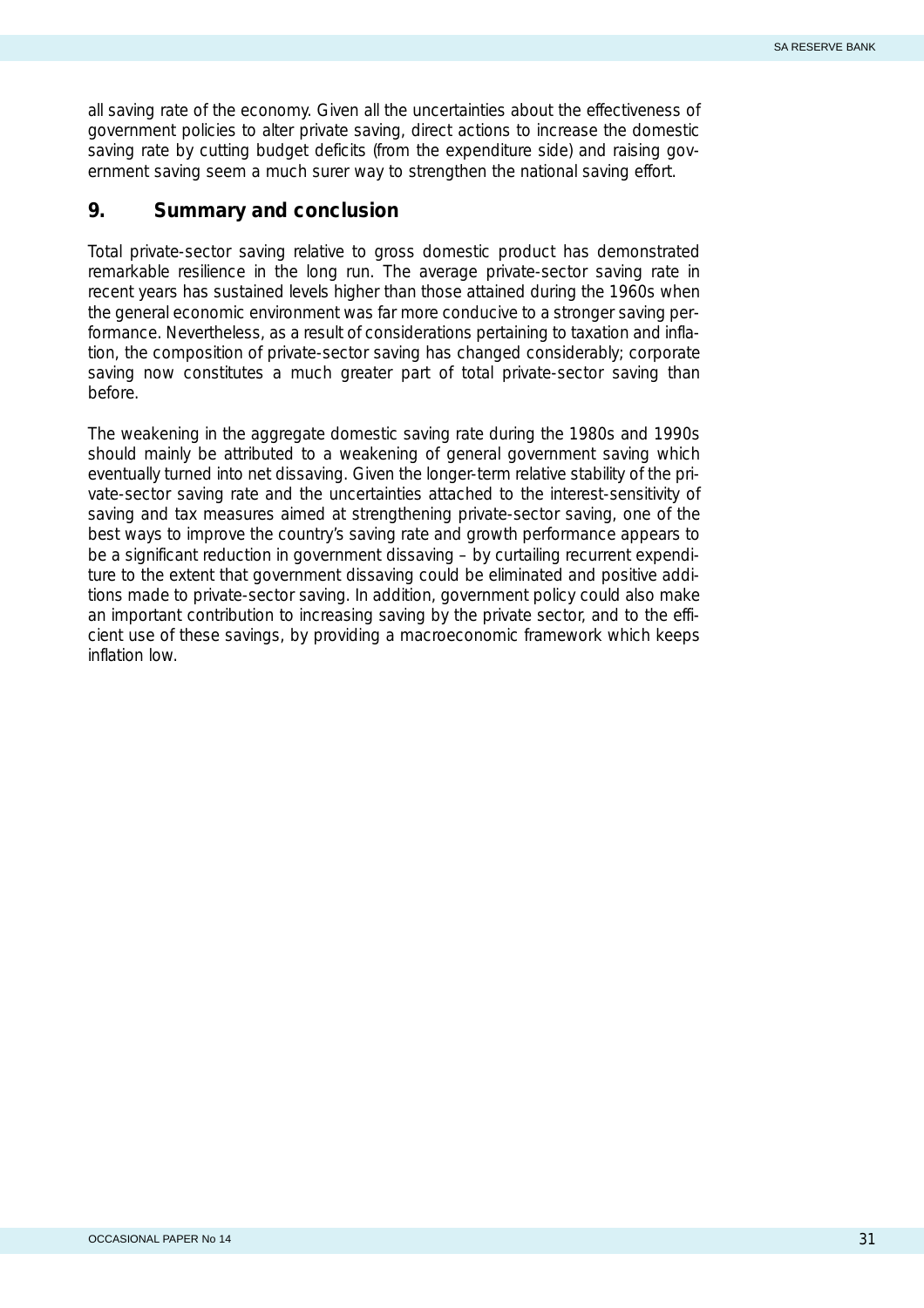#### <span id="page-34-0"></span>**References**

Corbo, V. and Schmidt-Hebbel, K. 1991. Public policies and saving in developing countries. *Journal of Development Economics,* no. 36, p.89-115.

Hirschowitz, R. and Orkin, M. 1997. *Earning and spending in South Africa*. *Selected findings of the 1995 October Household Survey*. Pretoria: Central Statistical Service.

Inter-Secretariat Working Group on National Accounts. 1993. *System of National Accounts 1993.* Brussels: Eurostat, New York: UN, Paris: OECD, Washington D.C: IMF and World Bank.

Jansen, Z.B. September 1997. Notes on the profitability of non-financial incorporated business enterprises in South Africa. *Quarterly Bulletin,* no. 205. Pretoria: South African Reserve Bank.

Ogaki, M., Ostry, J.D. and Reinhart, C.M. 1996. Saving behaviour in low- and middle income developing countries : A comparison. *IMF Staff Papers,* vol. 43 no. 1. March. Washington, D.C: International Monetary Fund.

Porterba, J.M. September 1989. Dividends, capital gains and the corporate veil: Evidence from Britain, Canada, and the United States. *National Bureau of Economic Research. Working Paper,* no. 2975. UK: Cambridge.

Prinsloo, J.W. December 1994. Private-sector saving in South Africa. *Quarterly Bulletin,* no. 194. Pretoria: South African Reserve Bank.

South Africa - Selected economic issues. 1996. *IMF Staff Country Report* no. 64. Washington, D.C: International Monetary Fund.

Tanzi, V. and Zee, H.H. 1998. Taxation and the household saving rate: evidence from OECD countries. *Working Paper*, no. 36. Washington, D.C: International Monetary Fund.

*UBS International Finance.* Winter 1996. International competitiveness revisited. Switzerland: Union Bank.

Van der Walt, B.E. and Prinsloo, J.W. 1995. The compilation and importance of household debt in South Africa, *Occasional Paper*, no. 8. Pretoria: South African Reserve Bank.

Vittas, D. June 1994. *Policy issues in contractual savings in South Africa*. An informal publication. Washington, D.C: World Bank.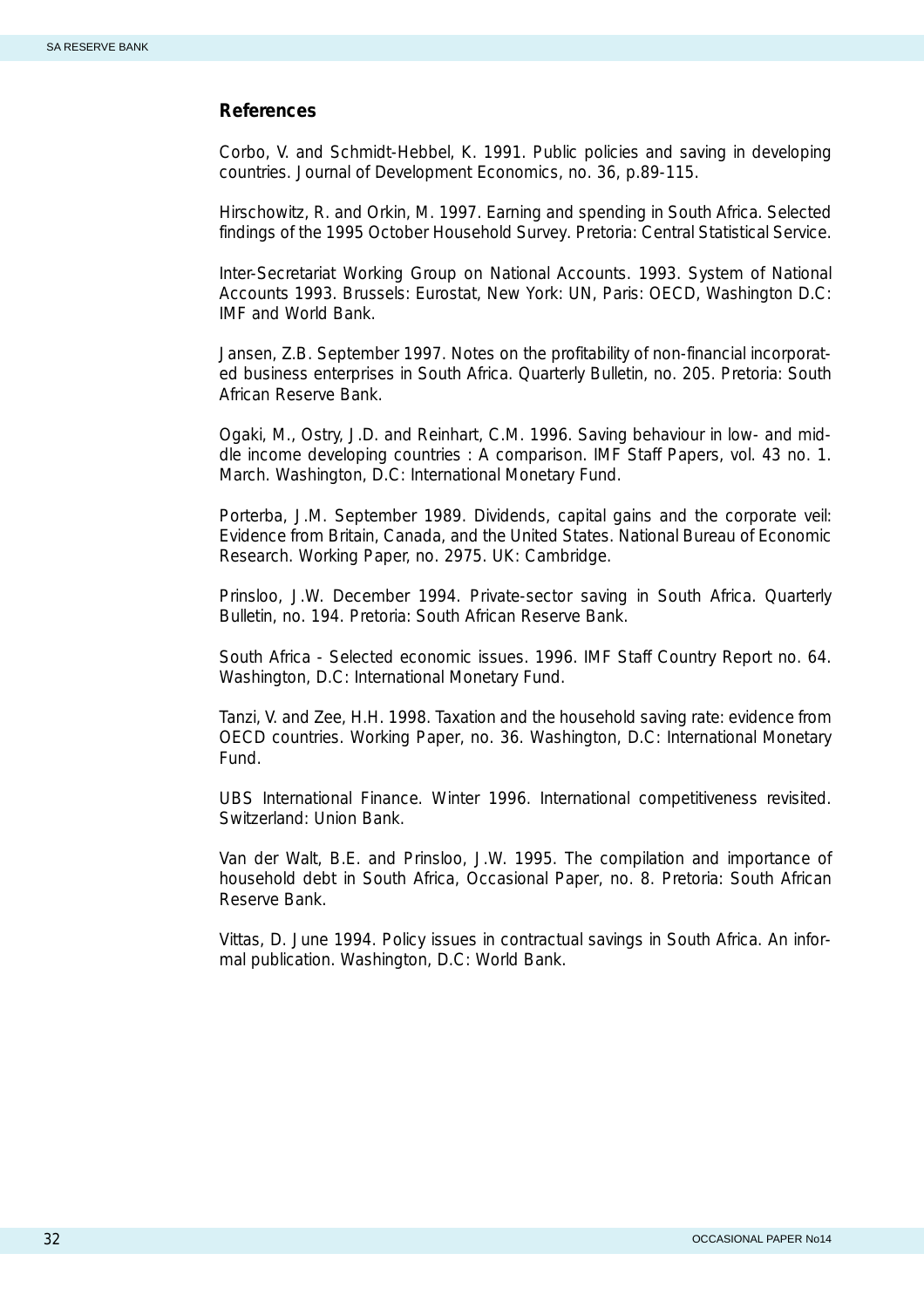#### <span id="page-35-0"></span>**Annexure 1: Link between the national accounts and the balance of payments**

The national accounts include a summary of the transactions of the domestic economy with the rest of the world. Since gross saving is defined as gross national disposable income (GNDI) *less* consumption, the extent to which investment exceeds saving can be shown to match the external current-account deficit.

This relationship can be demonstrated through the following equation:

| <b>GNDI</b>                                                                |                                                                                                                          | $GDP + NFP + NTRF$<br>= $CP + CG + IP + IG + (X - M + NFP + NTRF)$                                                                                                                                                                                                                |
|----------------------------------------------------------------------------|--------------------------------------------------------------------------------------------------------------------------|-----------------------------------------------------------------------------------------------------------------------------------------------------------------------------------------------------------------------------------------------------------------------------------|
| S                                                                          | $=$                                                                                                                      | GNDI - CP - CG<br>= $CP + CG + IP + IG + (X - M + NFP + NTRF) - CP - CG$                                                                                                                                                                                                          |
| or $S - I$<br>$SP + SG - I$<br>$(SP - IP) + (SG - IG) = CAB$               | $=$<br>$=$                                                                                                               | CAB (denoting the current account balance)<br>CAB                                                                                                                                                                                                                                 |
| where                                                                      |                                                                                                                          |                                                                                                                                                                                                                                                                                   |
| GDP<br><b>NFP</b><br><b>NTRF</b><br>CP and CG<br>IP and IG<br>X.<br>M<br>S | $\qquad \qquad =$<br>$=$<br>$=$<br>$\qquad \qquad =$<br>$\quad =$<br>$\displaystyle \qquad \qquad =\qquad \qquad$<br>$=$ | = gross domestic product<br>net factor payments<br>net transfers received<br>consumption expenditure, private and government<br>gross capital formation, private and government<br>exports of goods and non-factor services<br>imports of goods and non-factor services<br>saving |
| SG and SP                                                                  |                                                                                                                          | saving by the government and private sector                                                                                                                                                                                                                                       |

The equation demonstrates that the current-account balance (CAB) is equal to the difference between private-sector saving and private-sector investment, plus the difference between government saving and investment. According to this equation, a deficit in the external current account implies that either private saving is less than private investment or government saving is less than government investment, or both cases may be true. Consequently the balance on the current account, with the sign changed, can be viewed as the amount of "foreign saving" used to finance a gap between domestic saving and investment.